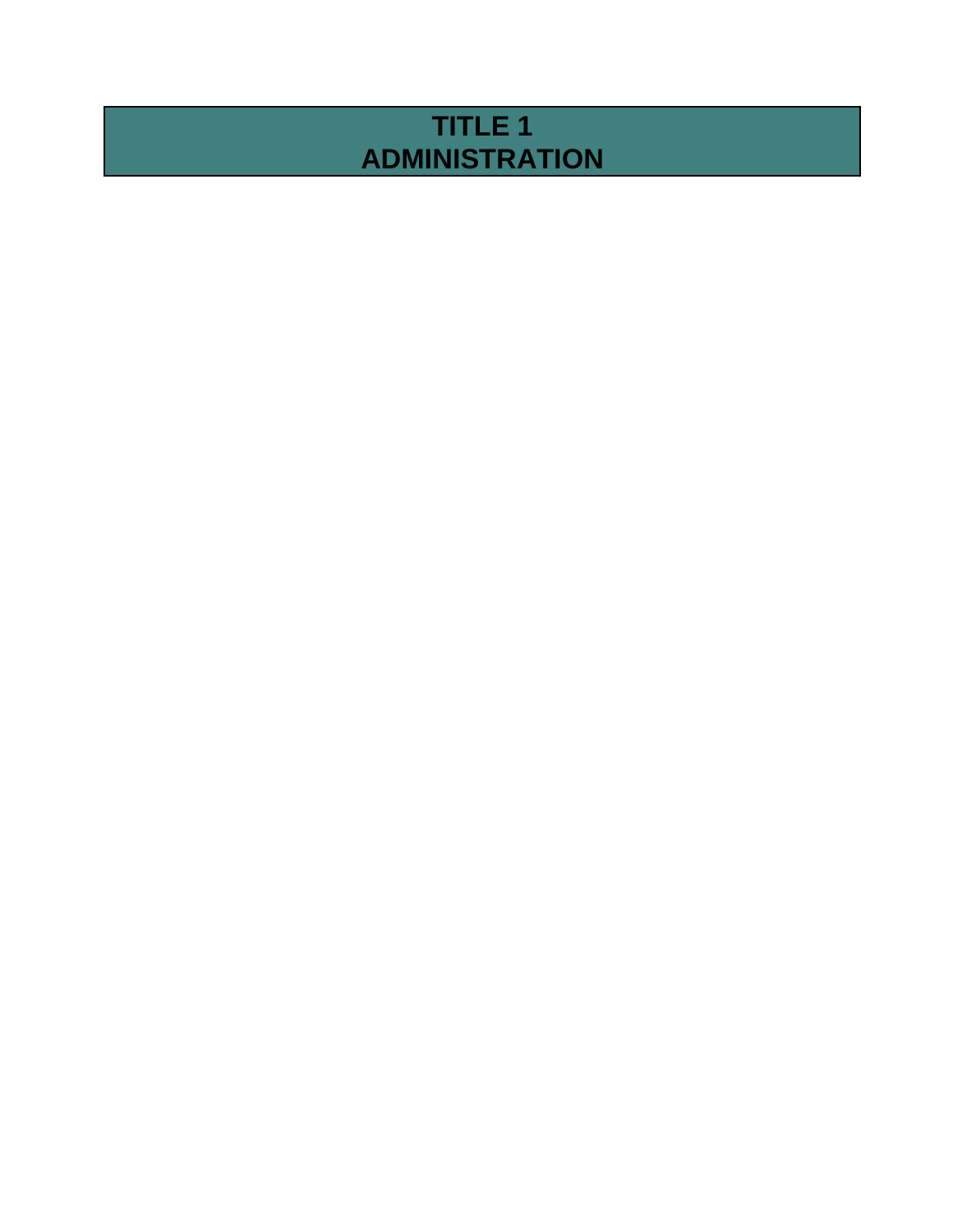# **CHAPTER 101 OFFICIAL CITY CODE**

#### SECTION:

| 101.01: | Title |
|---------|-------|
|---------|-------|

- 101.02: Acceptance
- 101.03: Amendments
- 101.04: Code Alterations
- 101.05: Court Proceedings
- 101.06: Severability Clause
- 101.07: Construction of Words

#### **101.01: TITLE:**

Upon adoption by the City Council, this City Code is hereby declared to be and shall hereafter constitute the official City Code of Roseville. This City Code of ordinances shall be known and cited as the *ROSEVILLE CITY CODE* and is hereby published by authority of the City Council and shall be supplemented to incorporate the most recent legislation of the City as provided in Section 101.04 of this Chapter. Any reference to the number of any section contained herein shall be understood to refer to the position of the same number, its appropriate chapter and title heading, and to the general penalty clause relating thereto, as well as to the section itself, when reference is made to this City Code by title in any legal documents. (1995 Code)

### **101.02: ACCEPTANCE:**

The City Code, as hereby presented in printed form, shall hereafter be received without further proof in all courts and in all administrative tribunals of this State as the ordinances of the City of general and permanent effect. (1995 Code)

### **101.03: AMENDMENTS:**

Any ordinance amending the City Code shall set forth the title, chapter and section number of the section or sections to be amended, and this shall constitute sufficient compliance with any statutory requirement pertaining to the amendment or revision by ordinance of any part of this City Code. All such amendments or revisions by ordinance shall be immediately forwarded to the codifiers, and said ordinance material shall be prepared for insertion in its proper place in each copy of this City Code. Each such replacement page shall be properly identified and shall be inserted in each individual copy of the City Code. (1995 Code)

### **101.04: CODE ALTERATIONS:**

It shall be deemed unlawful for any person to alter, change, replace or deface in any way any section or any page of this City Code in such a manner that the meaning of any phrase or order may be changed or omitted. Replacement pages may be inserted according to the official instructions when so authorized by the City Council. The City Manager shall see that the replacement pages are properly inserted in the official copies maintained in the office of the City Manager. (1995 Code)

# **101.05: COURT PROCEEDINGS:**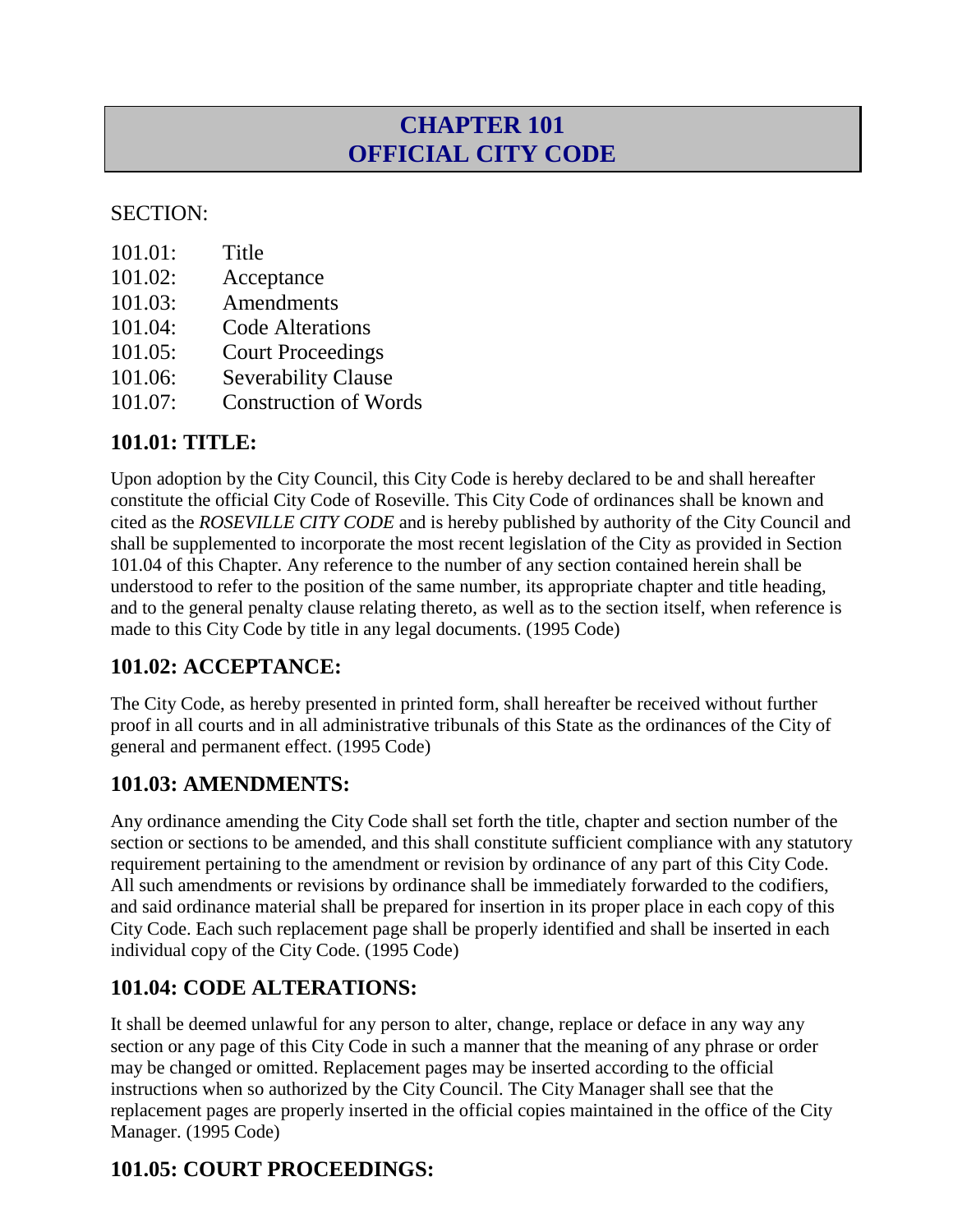- A. Violations of Former Ordinances: No new ordinance shall be construed or held to repeal a former ordinance whether such former ordinance is expressly repealed or not. Any offense committed against such former ordinance or as to any act done, any penalty, forfeiture or punishment so incurred, or any right accrued or claim arising under the former ordinance, or in any way whatever to affect any such offense or act so committed or done, or any penalty, forfeiture or punishment so incurred or any right accrued or claim arising before the new ordinance takes effect shall be governed by the former ordinance. Proceedings thereafter shall conform to the ordinance in force at the time of such proceeding, so far as practicable. If any penalty, forfeiture or punishment may be mitigated by any provision of a new ordinance, such provision may be, by consent of the party affected, applied to any judgment announced after the new ordinance takes effect.
- B. Application of Provisions: This Section shall extend to all repeals, either by express words or implication, whether the repeal is in the ordinance making any new provisions upon the same subject or in any other ordinance.
- C. Effect of Provisions: Nothing contained in this Chapter shall be construed as abating any action now pending under or by virtue of any general ordinance of the City herein repealed. The provisions of all general ordinances contained in this Code shall be deemed to be continuing provisions and not a new enactment of the same provisions. This Chapter shall not be deemed as discontinuing, abating, modifying or altering any penalty accrued or to accrue, or as affecting the liability of any person or as waiving any right of the City under any ordinance or provision in force at the time of the adoption of this City Code. (1995 Code)

### **101.06: SEVERABILITY CLAUSE:**

If any section, subsection, subdivision, paragraph, sentence, clause or phrase of this City Code or any part thereof is for any reason held to be unconstitutional or invalid or ineffective by any court of competent jurisdiction, such decision shall not affect the validity or effectiveness of the remaining portions of this Code, or any part thereof. The City Council hereby declares that it would have passed each section, subsection, subdivision, paragraph, sentence, clause or phrase thereof irrespective of the fact that any one or more sections, subsections, subdivisions, paragraphs, sentences, clauses or phrases be declared unconstitutional, invalid or ineffective. (1995 Code)

### **101.07: CONSTRUCTION OF WORDS:**

A. Rules of Construction: When interpreting this Code, the following rules of construction shall be applied, except where the application of any rule of construction would result in an interpretation clearly contrary to the plain intent of a provision or of any section or chapter in which a given provision appears. The rules are as follows:

1. Common Usage: All words and phrases used in this Code shall be interpreted and understood in accordance with the common and acceptable usage, but any technical words and phrases, or such others which have acquired a specific or peculiar meaning, shall be interpreted and understood in accordance with such technical, specific or peculiar meaning. 2. Gender; Singular and Plural: If any word in this Code expresses male or female gender, it shall be extended to and shall be applied to both genders and every word expressing the plural number shall extend to and be applied to one person or thing as well as several persons or things.

3. Tenses: The use of any verb in the present tense shall include the future when applicable and the use of any verb in the future tense shall include the present when applicable.

B. Application of Minnesota Statutes: In addition to the rules of construction contained in subdivision A hereof, the rules and canons of construction, presumptions and miscellaneous provisions pertaining to construction contained in Minnesota Statutes chapter 645 governing statutory construction are hereby adopted by reference and made a part hereof as if fully set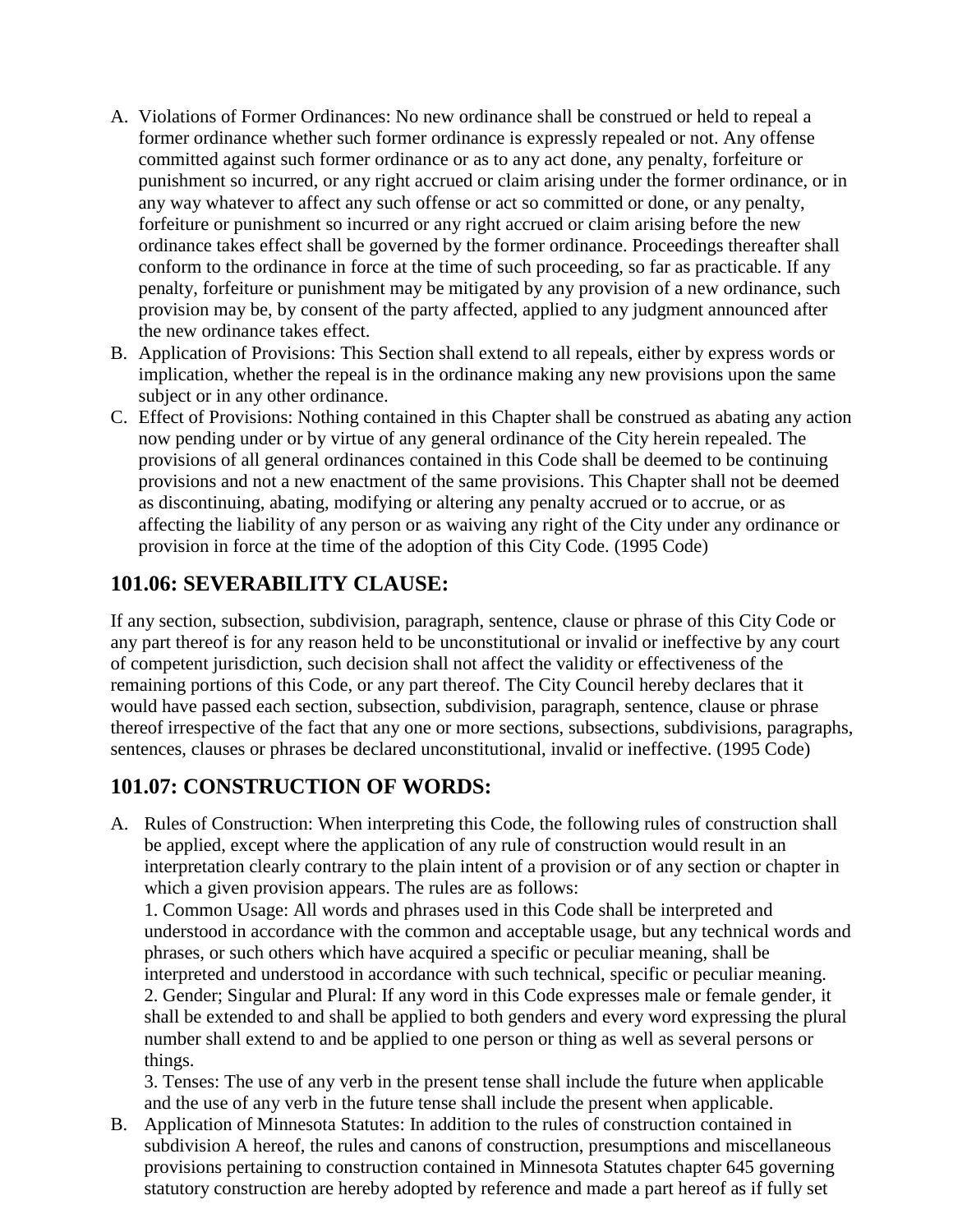forth herein. All references contained in these statutory provisions to laws and statutes shall be construed to apply and refer to the provisions of this Code and all references to the legislature shall be construed to apply to the City Council or appropriate governing body.

C. Changes for Clarification: The word "ordinance" contained in the ordinances of the City has been changed in the content of this City Code to "Title", "Chapter", "Section" and/or "subdivision" or words of like import for organizational and clarification purposes only. Such change to the City's ordinances is not meant to amend passage and effective dates of such original ordinances. (1995 Code)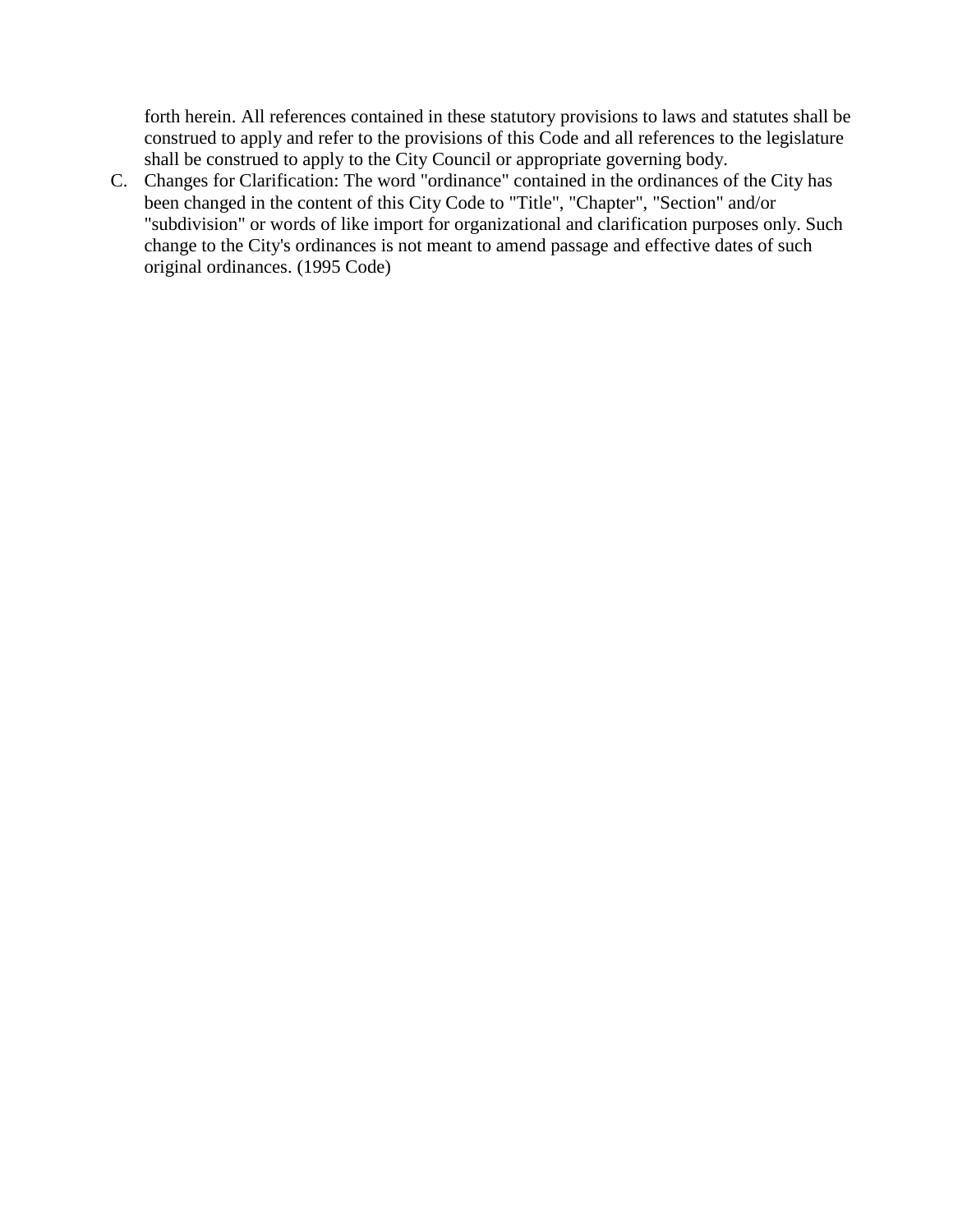# **CHAPTER 102 GENERAL PENALTY**

#### SECTION:

102.01 General Penalty

102.02 Issuance of Ordinance Violation Summons

#### **102.01: GENERAL PENALTY:**

- A. General Offense: Unless otherwise provided in City Code, any person violating any provision of the City Code shall be guilty of a misdemeanor and, upon conviction thereof, shall be punished by a fine not to exceed \$1,000.00, or by imprisonment not to exceed 90 days, or both, or any different amounts adopted by statute. In either case the costs of prosecution may be added<sup>1</sup>. (Ord. 1067, 9-25-89; amd. 1995 Code)
- B. Petty Misdemeanor Offense: A petty misdemeanor offense is an offense which is prohibited by statute which does not constitute a crime and is classified as a petty misdemeanor for which a sentence of a fine of not more than \$300.00 or any different amounts adopted by statute may be imposed<sup>2</sup>.  $(1995 \text{ Code})$
- C. Administrative Offense:

1. Purpose: Administrative offense procedures, established pursuant to this Section, are intended to provide the City with an alternative to traditional criminal charges for violations of certain ordinance provisions.

2. Definitions:

a. Administrative Offense: A violation of a provision of this Code that is subject to the administrative penalties set forth in the schedule of offenses and penalties referred to in Subsection 11., hereafter, and which may or may not have associated compliance requirements.

3. Notice: Any officer of the Police Department or any other person employed by the City, authorized under Section 102.02 of this Code shall, upon determining that there has been a violation of ordinance or Code, notify the violator or, in the case of a vehicular violation, attach to the vehicle a notice of the violation. Said notice shall set forth the nature, date and time of violation, the name of the official issuing the notice, the amount of the scheduled penalty and required compliance actions, if applicable.

4. Recovery of Administrative Costs: The owner of the premises, where an administrative offense ticket has been issued by the City's Community Development Department, shall be personally liable for the cost of the City for inspection of said property and administrative costs as allowed per Minnesota Statute 429.101. Staff shall prepare a bill for the cost and mail it to the owner. The amount shall be immediately due and payable at the office of the City Manager.

5. Notice Contestation and Hearing: Any person contesting an administrative offense may, within seven days of the time of issuance of the notice, request, in writing, a hearing. The Hearing Officer shall forthwith conduct an informal hearing to determine if a violation has occurred. The Hearing Officer shall have authority to dismiss the violation or reduce or waive the penalty. If the violation is sustained by the Hearing Officer, the violator shall pay the

 $\overline{a}$ 

<sup>&</sup>lt;sup>1</sup> M.S.A. §§412.231, 609.033(3), 609.033 and 609.034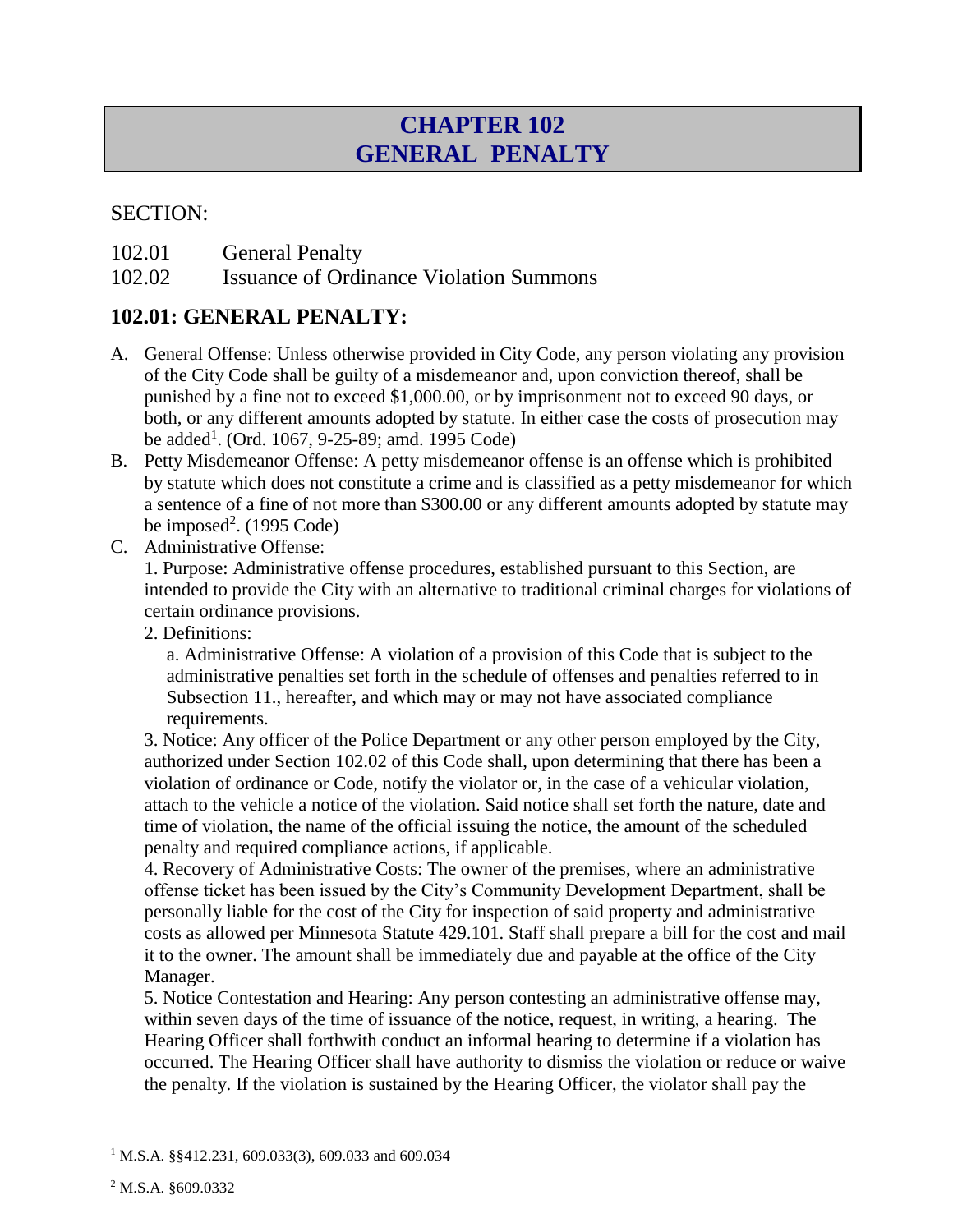penalty imposed.

6. Hearing Officer: The City Manager shall be the hearing officer. The hearing officer is authorized to hear and determine any controversy relating to administrative offenses provided for in this Section.

7. Payment of Penalty: Once notice is given, the alleged violator must pay the specified fine within seven days of the time of issuance of the notice, unless contesting the notice pursuant to Subsection 5.of this Chapter. The amount of the fine shall be set forth on the schedule of penalties for the violation as adopted by the City Council. The penalty may be paid in person or by mail and payment shall be deemed to be an admission of the violation.

8. Failure to Pay Penalty and/or Administrative Costs: In the event a party charged with an administrative offense fails to pay the penalty when due, a misdemeanor or petty misdemeanor charge may be brought against the alleged violator in accordance with applicable statutes. In the event a party does not pay the monetary penalty and/or administrative costs, the City may seek to collect the costs of the administrative offense procedures per Section 407.07 and/or 906 of this Code.

a. If the penalty and/or administrative cost is unpaid, the City Manager shall, on or before September 1, list the total unpaid charges along with all other such charges, as well as other charges for current services to be assessed under Minnesota Statute 429.101 against each separate lot or parcel to which the charges are attributable. The City Council may then spread the charges against such property under that statute and other pertinent statues for certification to the County Auditor and collection along with current taxes the following year, or in annual installments not exceeding ten, as the City Council may determine in each case.

9. Failure to Comply: If a violation requires code compliance within a set period of time and the compliance does not occur by the deadline specified, the City may initiate an abatement process, as provided in Chapter 407 of the City Code, and/or charge the party with a misdemeanor.

10. Disposition of Penalties: All penalties collected pursuant to this Section shall be paid to the City Treasurer and may be deposited in the City's general fund.

11. Offenses and Penalties: Offenses that may be charged as administrative offenses are infractions to the City Code. Monetary penalties associated with offenses shall be identified in the City's Fee Schedule. Subsection 314.05

12. Subsequent Offenses: In the event a party is charged with a subsequent administrative offense within an 18 month period for the same or substantially similar offense, the subsequent administrative penalty shall be increased by 100% above the previous administrative penalty. The City shall only increase the penalty twice within this period. (Ord. 1134, 1-24-94)

(Ord. 1366, 4-21-2008)

### **102.02: ISSUANCE OF ORDINANCE VIOLATION SUMMONS:**

The persons hereinafter named, as employees or agents of the City, shall have power to issue summons with complaints incorporated therein (citations) in the form adopted by rule by the Municipal Court, but such issuance by those named shall relate only to offenses involving the City Code; building construction, operation or maintenance; fire and fire prevention; public health and sanitation; and zoning. No such employee or agent hereinafter authorized to issue said summons shall be authorized to arrest or otherwise take a violator into custody or to secure a promise to appear in court in lieu of arrest.

Those authorized are as follows: Fire Marshal Fire Inspector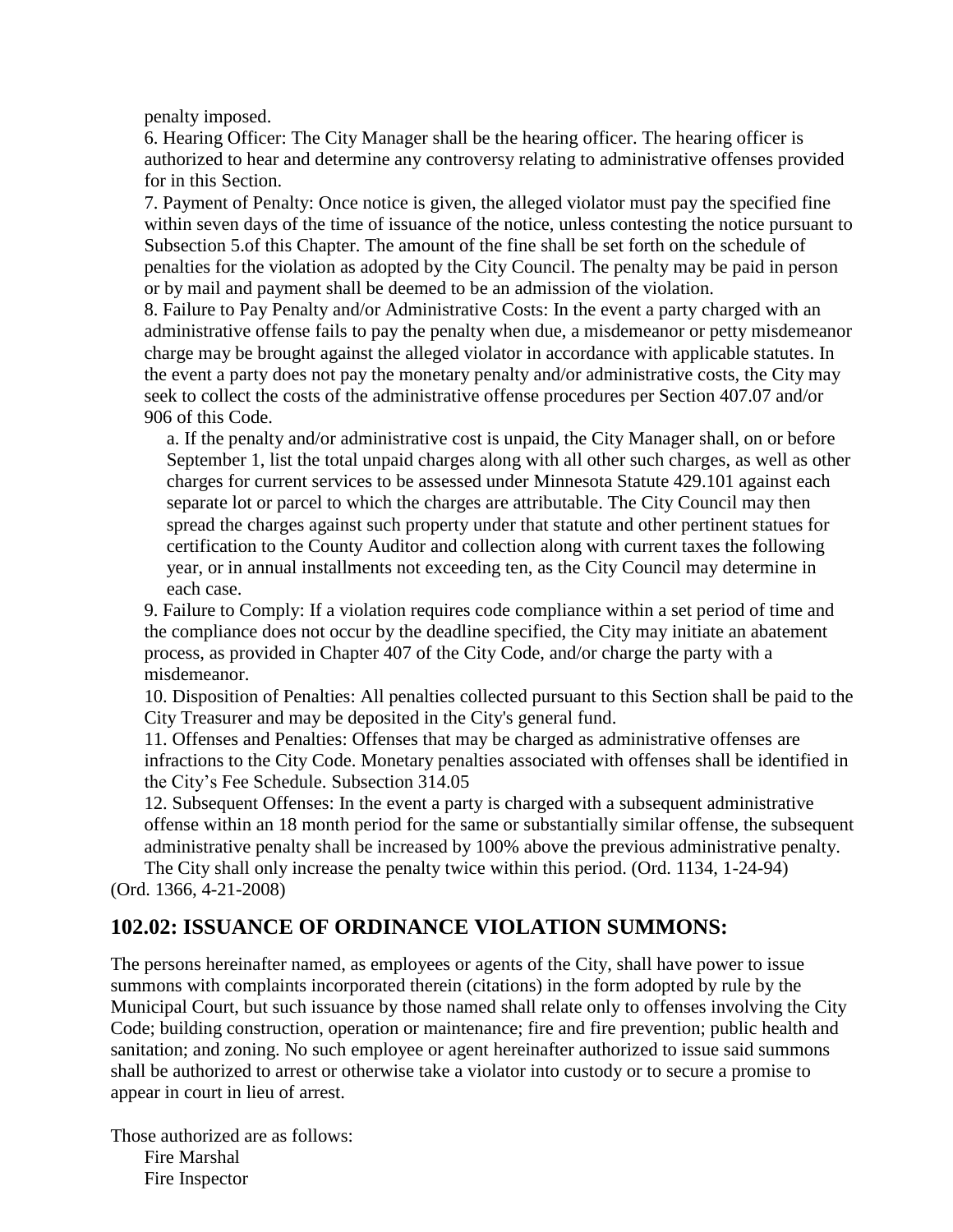Director of Public Works Chief Code Enforcement Officer Code Enforcement Officer Electrical Inspector Reserve Police Officer Community Service Officer Director of Community Development Other employees or agents of the City specifically designated, in writing, by the City Manager shall also have such authority. (Ord. 1019, 8-10-87; amd. 1995 Code)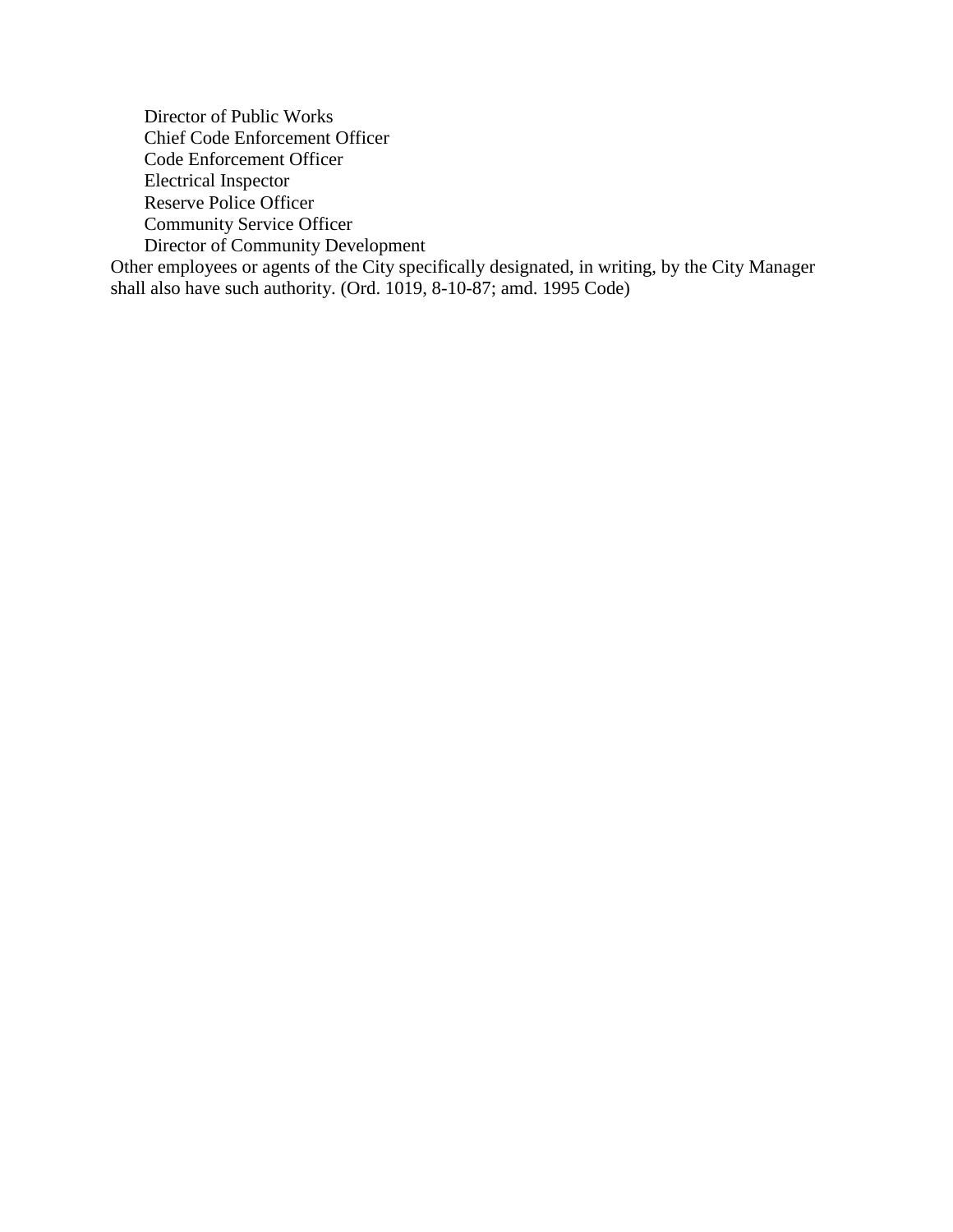# **CHAPTER 103 CITY OFFICIALS**

#### SECTION:

- 103.01: City Election
- 103.015: Campaign Contribution Reporting
- 103.02: Mayor and City Council Terms
- 103.03: Mayor and City Council Compensation
- 103.04: City Clerk
- 103.05: City Manager Purchasing Authority
- 103.06: Filling a Mayor or Council Vacancy

### **103.01: CITY ELECTION:**

- A. Election Date Fixed: The city general election shall be held on the first Tuesday after the first Monday in November of each even numbered year, beginning with the 2006 election. (Ord. 1264, 6-3-2002)
- B. Primary Election Date: Whenever there are candidates for election to municipal office in excess of two for the office of mayor or in excess of two for each office of council member, then a municipal primary election shall be held for such office or offices on the same date as the state primary election in each even-numbered year. (Ord. 1158, 3-27-1995) (Ord. 1389, 3- 22-2010)

### **103.015: CAMPAIGN CONTRIBUTION REPORTING:**

A. A candidate for election to a City office must file a report with the City Clerk that includes the name of the candidate, the name and address of the person responsible for filing the report; and:

1. States the name, address and employer, or occupation if self-employed, of any individual, and the name and address of any committee, or organization, which within the previous one year period has made one or more contributions that in the aggregate are greater than \$50, and the amount and date of each contribution; or

2. States that within the previous one year period no individual, committee, or organization has made one or more contributions that in the aggregate are greater than \$50.

- B. The report required under this section must be filed:
	- 1. Ten days before a primary, general, or special election; and

2. Thirty days after a general or special election, regardless of whether the candidate won or lost in the primary election.

- C. A candidate that intentionally fails to file the report as required in this section is guilty of a misdemeanor. When a candidate fails to file the report by the day it is due, the City Clerk shall immediately notify that candidate of the failure to file. If the report is not filed within five business days of the date the notice is mailed, the City Clerk shall immediately notify the City Attorney of the alleged violation of this section.
- D. For the purposes of this section, the term "contribution" has the meaning given it in the state statutes constituting the Minnesota Election Law.

(Ord. 1312, 12-6-2004)

# **103.02: MAYOR AND CITY COUNCIL TERMS:**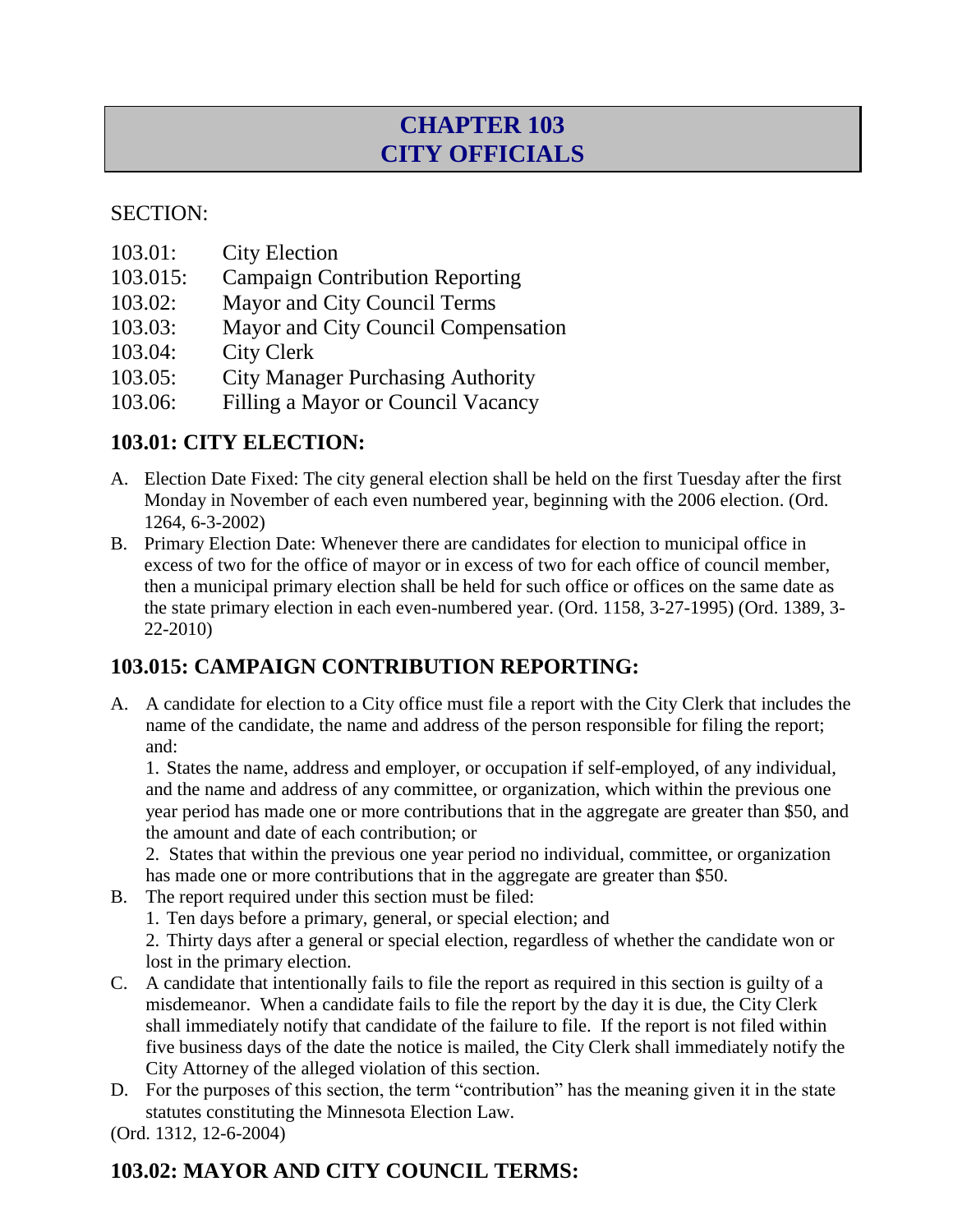- A. Terms: The term of office for mayor and council members shall be four years.
- B. Transition Provisions: The terms of the mayor and council member who will be elected at the 2003 city election shall end the first business day of January 2007 and those offices will be filled at the 2006 city election. The term of the council member elected at the 2005 election with the most votes shall end on the first business day of January 2011 and that office shall be filled at the 2010 city election, and the terms of the two council members elected at the 2005 election with the second and third most votes shall end the first business day of January 2009 and those offices will be filled at the 2008 city election. (Ord. 1264, 6-3-2002)

#### **103.03: MAYOR AND CITY COUNCIL COMPENSATION:**

The Mayor and members of the City Council shall receive a stipend for their service to the city as follows:

Effective January 1, 2000, until December 31, 2001: Mayor \$750.00 per month Council members 570.00 per month

| Effective January 1, 2002, and thereafter: |                    |
|--------------------------------------------|--------------------|
| Mayor                                      | \$775.00 per month |
| Council members                            | 585.00 per month   |
| $\cdots$ $\cdots$ $\cdots$ $\cdots$        |                    |

This stipend offsets any local expenses incurred by elected officials in the course of their duties. (Ord. 1227, 7-12-1999)

#### **103.04: CITY CLERK:**

The city manager shall act as and perform all duties of the city clerk and the office of the city clerk as set forth in chapter 412 of Minnesota statutes. In the absence of the city manager, the assistant city manager shall perform all of the duties of the city clerk. (Ord. 437, 9-14-1964; amd. 1995 Code)

### **103.05: CITY MANAGER PURCHASING AUTHORITY:**

The manager shall be the chief purchasing agent of the city. All purchases for the city and all contracts shall be made or let by the manager when the amount of the purchase or contract does not exceed \$5,000.00 but all claims resulting therefrom shall be audited and approved by the council as provided by law. (Ord. 1261, 4-15-2002)

#### **103.06: FILLING A MAYOR OR COUNCIL VACANCY:**

- A. Appointment: The Council shall appoint an eligible person to fill a vacancy in the office of Mayor or City Council member as soon as is practicable after the vacancy occurs. The person appointed shall serve for the unexpired portion of the term unless a special election is required hereunder or by state law.
- B. Special Election: A special election shall be held to fill a vacancy in the office of Mayor or City Council member if the vacancy occurs more than ten weeks before the first day to file affidavits of candidacy for the regular city election that is to be held during the final year of the unexpired term. This special election shall be held as soon after the vacancy is declared as is practical under state law. No special primary election shall occur in cases of special elections held pursuant to this section.

(Ord. 1299, 11-24-2003) (Ord. 1373, 7-28-2008)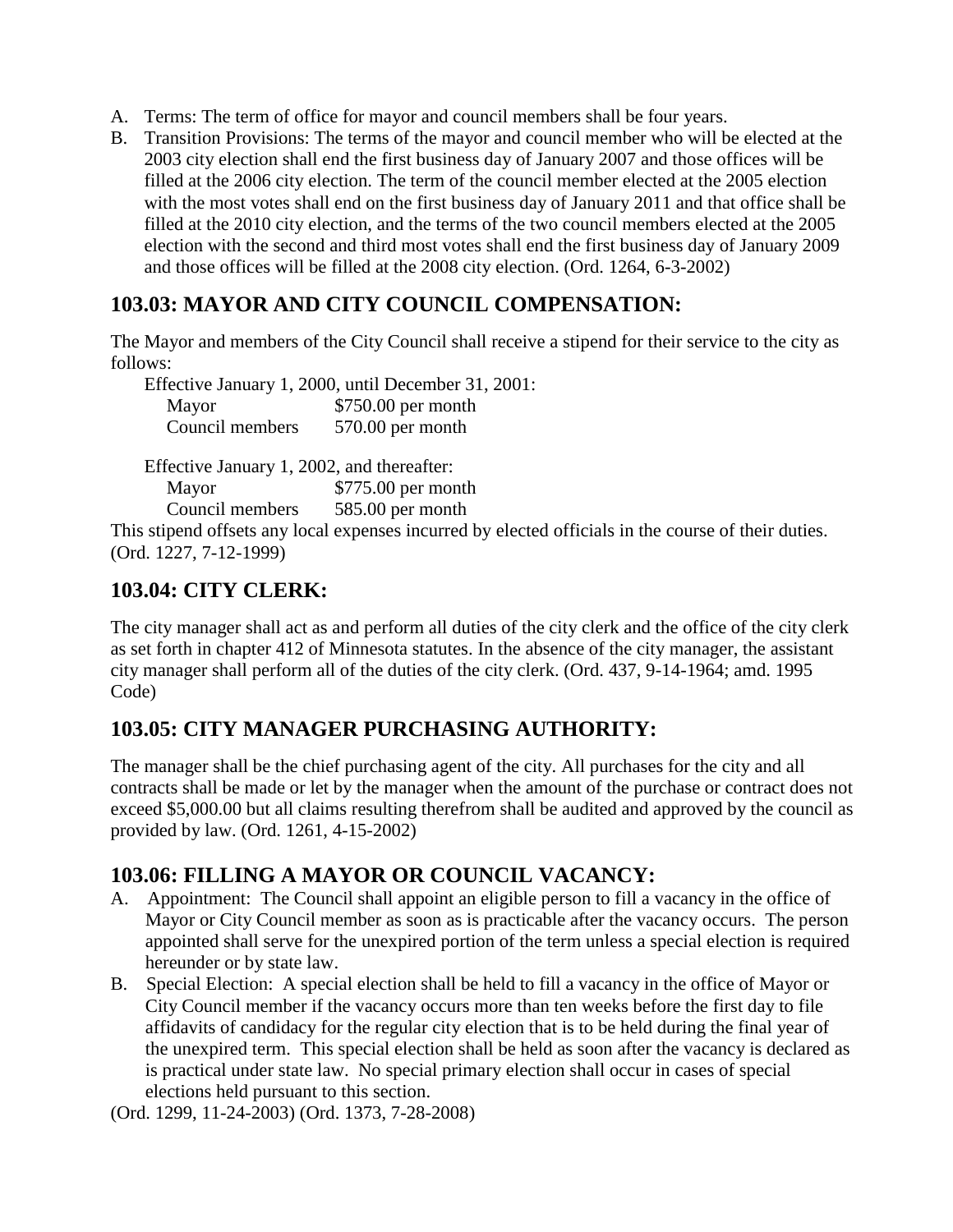# **CHAPTER 104 PERSONNEL POLICY**

#### SECTION:

- 104.01: Purpose and Scope; Personnel Appointments
- 104.02: Promotions and Separations (Rep. by Ord. 1230, 8-23-1999)
- 104.03: Benefits
- 104.04: Compensation
- 104.05: Miscellaneous Regulations

### **104.01: PURPOSE AND SCOPE; PERSONNEL APPOINTMENTS:**

- A. Purpose: It shall be the purpose of this chapter to establish a uniform and equitable system of personnel administration for employees of the city. This chapter may be referred to as the *PERSONNEL ORDINANCE*. The City Council has the sole authority to change any of the provisions of this chapter. The city manager has the sole authority to interpret and implement the provisions of this chapter. The city reserves the right to amend, modify or repeal any provision of this chapter without prior notice to any employee who might be covered by it. (Ord. 1135, 2-14-1994)
- B. Employees Covered: This chapter shall establish the employment relationship of all city employees except the following:
	- 1. All elected officials and members of boards and commissions;
	- 2. City manager and city attorney; and
	- 3. Persons hired to provide services for the city on a contractual basis. (Ord. 1231, 11-8-1999)
- C. Provisions Superseded in Certain Cases: The provisions of this chapter shall be superseded in the following cases:

1. Any employee included in a collective bargaining agreement, entered into in accordance with the Minnesota Public Employment Labor Relations Act (MSA Chapter 179) shall be exempt from any sections of this chapter which are governed by a collective bargaining agreement. (Ord.1401, 12-13-2010)

2. Nothing in this chapter shall be effective to the extent that it is inconsistent with the "Veterans Preference Act", Section 197.455, Minnesota Statutes. (Ord.1401, 12-13-2010) 3. Nothing in this chapter shall be effective to the extent that it is inconsistent with the rules of the Roseville police civil service commission or with chapter 419, Minnesota Statutes, "Police

Civil Service Commissions". (Ord. 1135, 2-14-1994) D. Definitions: As used in this chapter, the following words and terms shall have the meanings ascribed to them in this subsection:

CITY MANAGER: The city manager appointed by the City Council or the person designated by the manager to act in that capacity in a given situation.

PAID-ON-CALL FIREFIGHTERS: Employees whose schedules are flexible and vary based on the employee's availability and management's need. Employees who respond to calls for work on an on-call basis and are paid by the call. Paid-on-call fire staff members are not eligible for benefits except where specified. (Ord.1401, 12-13-2010)

PAID TIME OFF: Compensated leave which combines traditional vacation and sick leave into one bank of available time off. (Ord. 1339, 6-20-2006)

REGULAR FULL-TIME: A position that is regularly scheduled for a forty (40) hour week. Regular full-time positions are approved by the City Council and generally are expected to continue for more than one year. Employees that hold regular full-time positions are eligible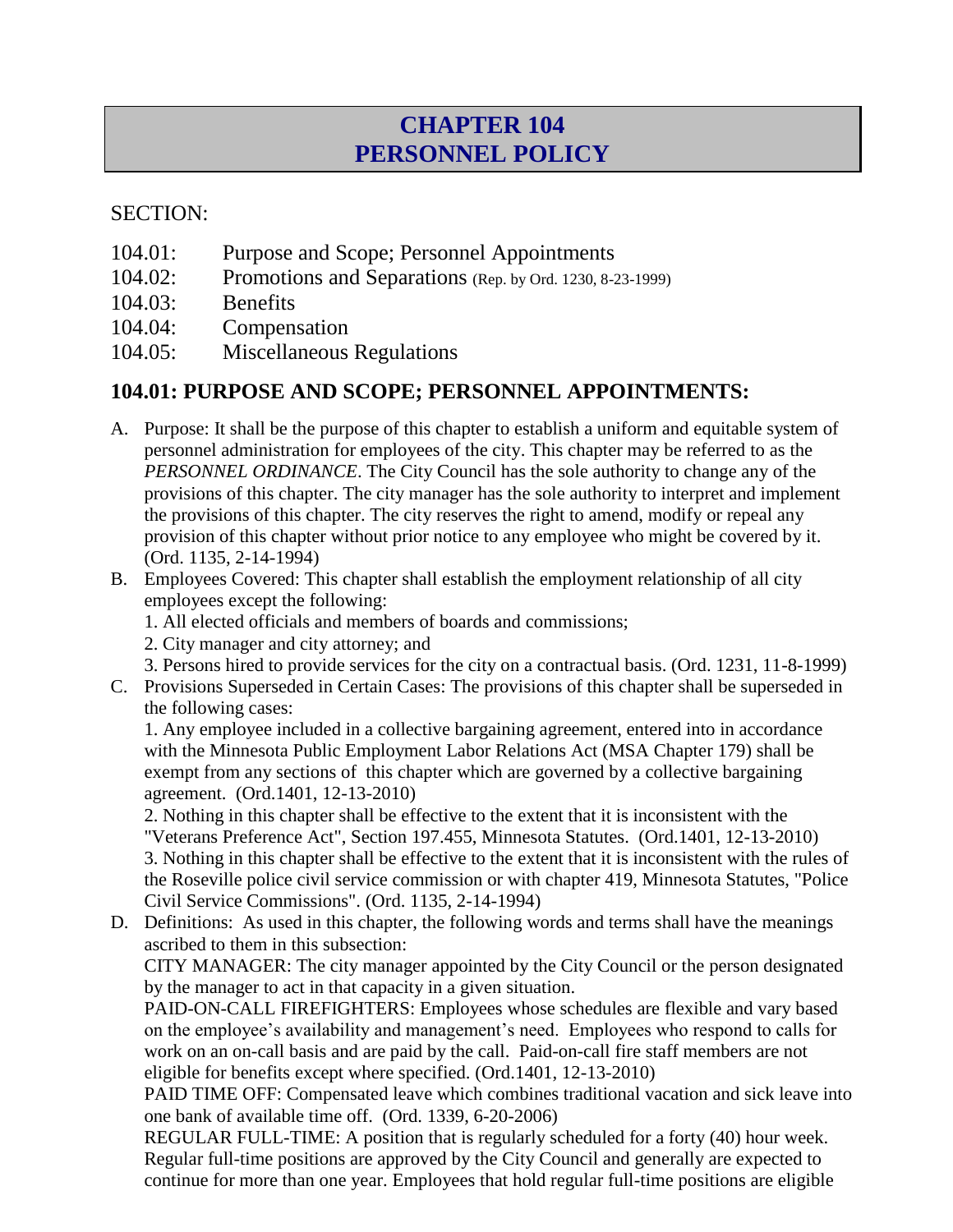for benefits and paid leave.

REGULAR PART-TIME: A position that is regularly scheduled for less than forty (40) hours per week. Regular part-time positions are approved by the City Council and generally continue for more than one year. Regular part-time staff regularly schedule for twenty (20) or more hours per week but less than forty (40) are eligible for partial benefits and paid leave where specified. (Ord.1401, 12-13-2010)

SERVICE CREDIT: The unit used to measure the period of time required for an employee to be eligible for benefits.

SICK BANK: An employee's accrued and unused sick leave, in excess of 96 hours, as of June 30, 2006, to a maximum of 640 hours. (Ord. 1339, 6-20-2006)

TEMPORARY SEASONAL: Positions in this category meet one of the following definitions: Employees hired in a position limited by duration of a specific project or task. Temporary employees normally do not exceed six months with a period of at least a month off between seasonal or temporary projects with the City. Temporary employees are not eligible for benefits. Temporary positions include positions created to handle periodic increases in work load, seasonal work and special projects. Temporary and seasonal employees may work full or part-time and are not subject to all City policies, only those provided to them in their new employee orientation or during ongoing training.

A position that has been established as an internship, or as part of another specialized program is also included in this category. (Ord. 1230, 8-23-1999; amd. Ord. 1231, 11-8-1999); (Ord.1401, 12-13-2010)

- E. City Manager Authority: The city manager makes all employment-related decisions within the city, including personnel appointments. The city manager is also responsible for providing work direction to staff. The city manager may dismiss, demote, or suspend any employee. (Ord. 1230, 8-23-1999)
- F. Physical Examination: All candidates for municipal service may be required to undergo a physical examination as a condition of employment in conjunction with an offer of employment. The examination shall be conducted by a physician selected by the city manager. All costs of the examination shall be paid by the city.
- G. Background Investigations: The city will conduct a background investigation of an applicant for a position where justified by the job requirements or where allowed or required by state or federal law. This may include investigation of past criminal convictions by the police department or by the bureau of criminal apprehension. (Ord. 1135, 2-14-1994)
- H. Probationary Period: (Rep. by Ord. 1230, 8-23-1999)
- I. Completion of Probationary Period: (Rep. by Ord. 1230, 8-23-1999)
- J. Employment of Relatives: For purposes of this policy, a "relative" is defined as mother, father, son, daughter, brother, sister, grandchild, grandparent, stepchild, stepparent, or legal guardian. However, relatives of employees will not be employed when a conflict of interest exists. In order to ensure the lack of bias, prejudice and/or favoritism, or its appearance, relatives or those living in the same household as current employees and City Council members are not eligible for employment in a job classification in which a conflict of interest may occur or is not in the best interest of the City as determined by the City Manager. City Manager approval is required for all full-time and part-time regular positions. Spouses of employees or elected officials are also excluded from employment as a bona fide occupational requirement, when a conflict of interest exists. The following list highlights situations that would constitute a conflict of interest:
	- o Where one employee would supervise or have authority to appoint, remove, or discipline a spouse or a relative.
	- o Where one spouse or relative would be responsible for auditing the work of another.
	- o Where a policy level employee of an organization or company is related to a policy level employee or official of the city and there is a contract or agreement between the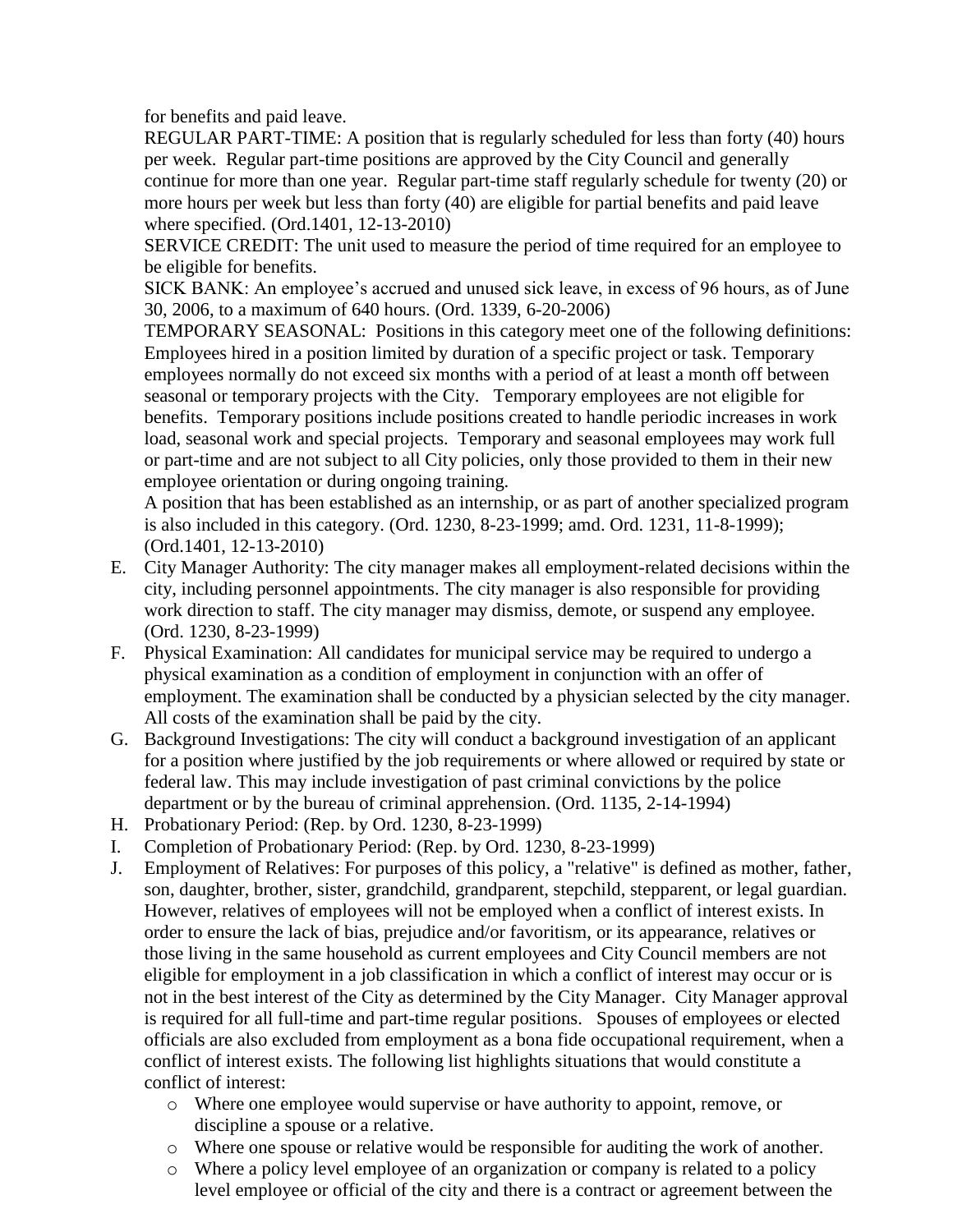entities, such that there is a potential appearance of inappropriate influence.

o Where confidentiality of the city would be jeopardized.

Promotions or transfers of a spouse or relative, which would result in a conflict of interest, will not be acted upon until the conflict is satisfactorily resolved. (Ord.1401, 12-13-2010)

K. Equal Employment Opportunity:

1. State and Federal Regulations: The city provides equal opportunity to all employees and applicants for employment in accordance with all applicable state and federal laws, directives and regulations.

2. Discrimination: Discrimination based on race, creed, color, national origin, place of residence, disability, marital status, status with regard to public assistance, sex, sexual orientation, veteran status, pregnancy, age or any other class protected by state or federal law is prohibited in all personnel policies, programs and practices.

3. Responsibility of City Manager: The city manager is responsible for implementing this policy. Failure of any city employee to act in a manner consistent with this policy may result in disciplinary action against that employee. (Ord. 1230, 8-23-1999)

#### **104.02: PROMOTIONS AND SEPARATIONS**: (Rep. by Ord. 1230, 8-23-1999)

#### **104.03: BENEFITS:**

- A. Employee Benefits: Employees hired in regular full-time positions are eligible to receive Paid Time Off, paid holidays and any other benefits which are approved by council resolution. Regular part-time employees who work at least 20 hours per week are eligible for paid holidays on a pro rata basis and any other benefits which are approved by council resolution.
- B. Service Credit: Service credit for a regular or probationary full-time employee begins on the date of employment and is calculated as follows:

1. Full-Time Employee, Twelve or More Days: A regular or probationary full-time employee who works 12 or more days in a calendar month will receive full service credit for that month. 2. Full-Time Employee, Twelve Or Less Days: A regular or probationary full-time employee who works less than 12 days in any calendar months will not receive service credit for that month unless the time off is covered by approved sick leave, vacation, military leave or family/medical leave.

3. Temporary Employee Transferred to Full-Time: A temporary employee transferred to a regular position will not receive any service credit for service prior to such transfer. 4. Regular Part-Time Employee Transferred to Full-Time: A regular, part-time employee who transfers to a regular full-time position will receive credit for prior service. The prior service will be calculated by multiplying the number of months of prior service by the budgeted fulltime equivalent status of the part-time position.

- C. Paid Time Off: Paid Time Off is provided to allow employees equitable leave time for both illness and rest and relaxation. Paid Time Off will be granted to eligible employees according to earned service credit.
- D. Legal Holidays Occurring during Paid Leave Period: When a recognized holiday falls on a working day during an employee's Paid Time Off, the day of the holiday will not be counted as a day of Paid Time Off.
- E. Rate of Accumulation of Paid Time Off: Regular full-time employees shall earn Paid Time Off at the following rates:

1. First through Fourth Year: Beginning with the initial date of employment through the end of the fourth year of service credit, the employee shall earn 5.538 hours bi-weekly.

2. Fifth through Fourteenth Year: Beginning with the fifth year of service credit through the end of the fourteenth year of service credit, the employee shall earn 7.077 hours bi-weekly.

3. Fifteenth Year On: Beginning with the fifteenth year of service credit, the employee shall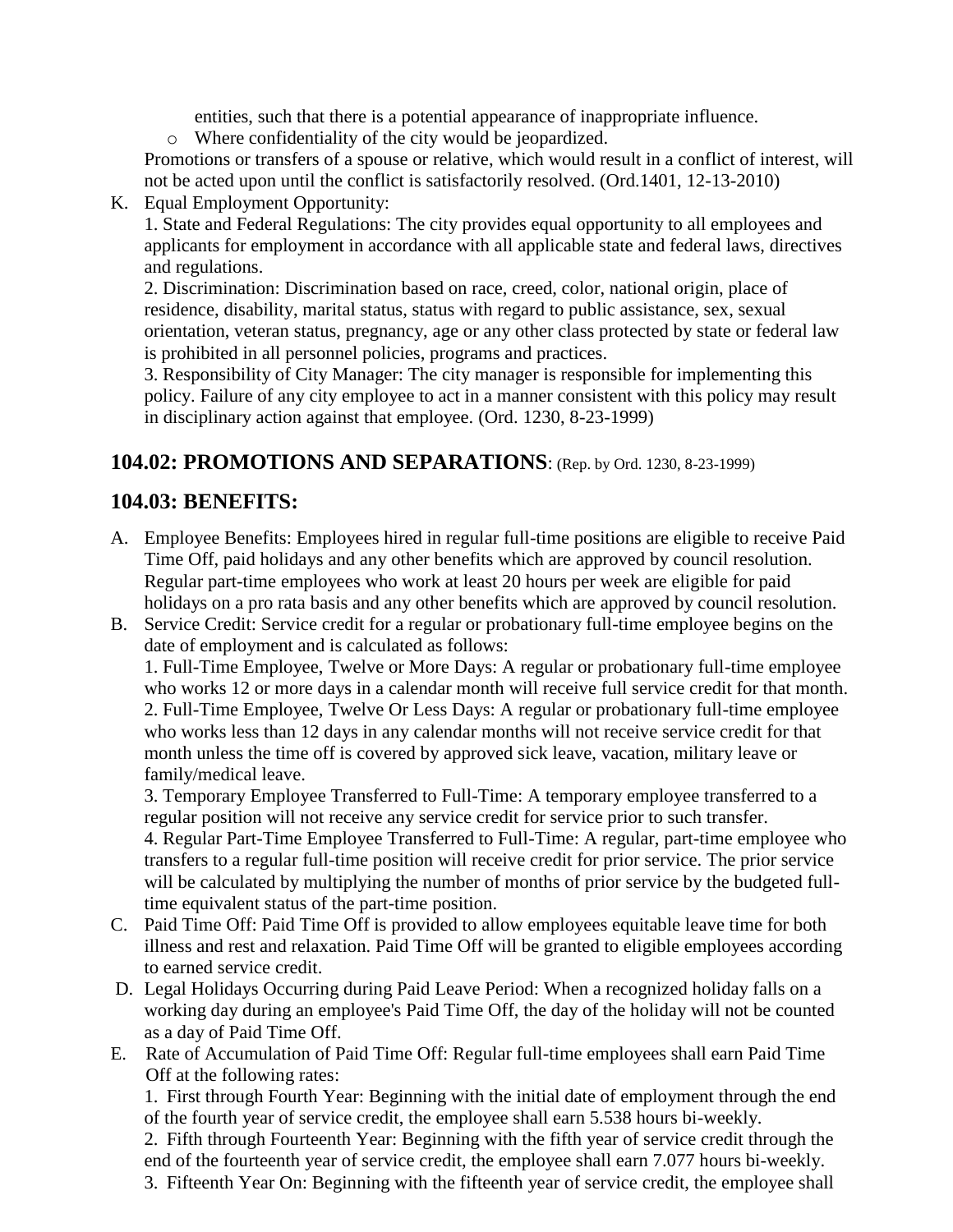earn 8.615 hours bi-weekly.

- F. Paid Time Off on Termination of Employment: An employee who terminates his/her employment shall receive, upon termination, unused Paid Time Off.
- G. Carryover and Disposition of Paid Time Off: Each employee shall be permitted to carry over up to a maximum of 500 hours from one year to the next. Allowable disposition of hours in excess of the maximum may be contributed to deferred compensation accounts or prededicated for use within the first quarter of the following year.
- H. Sick Bank: Eligible employees may utilize the sick leave bank, until the bank is used up or the bank sunsets in 2025, for the following:
	- 1. Personal illness or injury.
	- 2. Personal medical or dental appointments.

3. Illness or injury of a spouse, child, parent or other member of an employee's household which requires the employee's care and attention.

4. Medical or dental appointments of a spouse, child, parent or any other member of an employee's immediate household which require the employee's care and attention.

- I. Application of Workers' Compensation Benefits to Paid Time Off or Sick Bank Program: In cases of absence where an employee receives compensation benefits under workers' compensation, the total compensation received from both workers' compensation and Sick Bank, and Paid Time Off shall not exceed the amount of pay normally received. Paid Time Off and/or Sick Bank benefits may be paid in an amount such that the benefits plus the workers' compensation benefits equal the normal pay received.
- J. Bereavement Leave: In cases of a death in an employee's immediate family, a regular employee's department head may authorize leave benefits for such absences up to a maximum of three days for each occasion. For purposes of this section, "immediate family" includes spouse, child, siblings, parents, parents-in-law, grandchildren, and grandchildren of the employee's spouse, grandparents, grandparents-in-law, brothers-in-law, sisters-in-law and any other member of an employee's immediate household. (Ord. 1135, 2-14-1994); (Ord.1401, 12-13-2010)
- K. Mandated Leaves: The city will comply with the provisions of any federal or state laws that grant employees leave time, such as the Family and Medical Leave Act. (Ord. 1230, 8-23- 1999)
- L. Special Leave: The manager may allow an employee special leave at full pay for attendance at conferences benefiting the municipality. (Ord. 1135, 2-14-1994)
- M. Military Leave of Absence: (Rep. by Ord. 1230, 8-23-1999)
- N. Leave of Absence Without Pay: Upon request of an employee, leave of absence without pay may be granted by the city manager. Such leave of absence shall not exceed a period of 12 weeks and, if applicable, shall be taken simultaneously with any leaves mandated by law, such as the Family and Medical Leave Act. Prior to requesting leave under this section, an employee must first exhaust all accrued Paid Time Off and Sick Bank if leave is due to injury or illness. The leave may be extended beyond 12 weeks to a maximum of one year by the city manager. No Paid Time Off benefits shall accrue during a period of leave of absence without pay. A leave of absence without pay will be considered a break in service for purposes of computing service credit if it exceeds 12 weeks. (Ord. 1230, 8-23-1999)
- O. Official Holiday: The following shall be the official holidays for all employees subject to this chapter:

New Year's Day, January 1. Martin Luther King, Jr., Birthday, the third Monday in January. Presidents' Day, the third Monday in February. Memorial Day, the last Monday in May. Independence Day, July 4. Labor Day, the first Monday in September.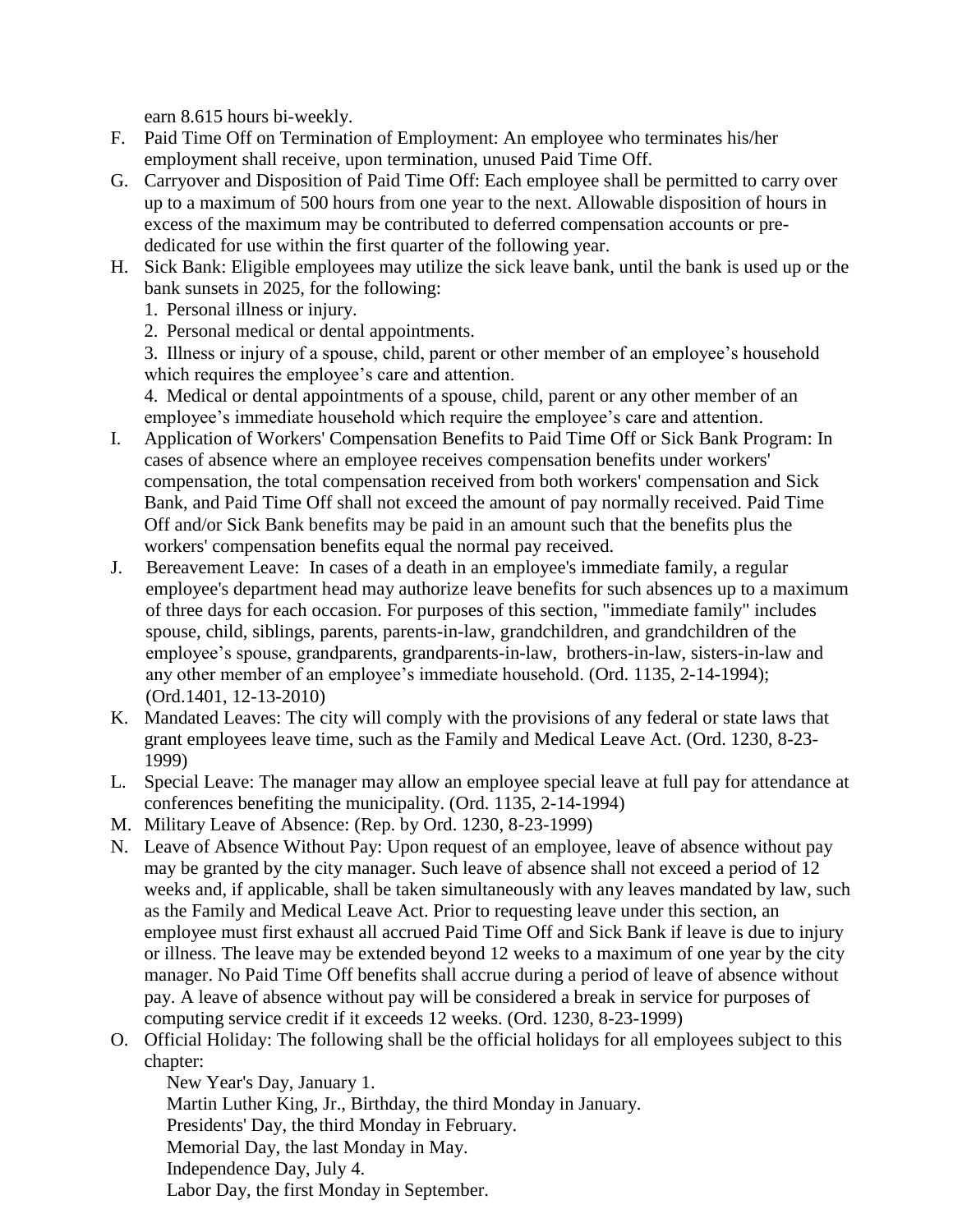Veterans' Day, November 11.

Thanksgiving Day, the fourth Thursday in November.

Post-Thanksgiving Day, the day following Thanksgiving Day.

One-half day (afternoon) Christmas Eve Day, December 24.

Christmas Day, December 25.

One floating holiday annually, to be designated by the City Manager.

When New Year's Day, Independence Day, Veterans' Day or Christmas Day fall on a Sunday, the following day shall be a holiday.

When New Year's Day, Independence Day, Veterans' Day, or Christmas Day fall on a Saturday, the preceding day shall be a holiday.

When Christmas Eve Day falls on a Saturday or a Sunday, the 1/2 day will be taken on the preceding Friday afternoon. (Ord. 1135, 2-14-1994)

P. Severance Pay: Severance pay shall be paid to the following city employees who terminate their employment:

1. Retirement: Regular, full-time employees who meet the eligibility requirements for receipt of a pension pursuant to the Public Employees Retirement Association Statute, Minnesota Statutes Chapter 353, with ten or more years of service with the city who terminate their employment because of retirement.

2. Reduction of City Employment or Change in Municipal Operations: Regular, full-time employees with ten or more years of service with the city who terminate their employment because of reduction of city employment or changes in city operations.

3. Death of Employee: Regular, full-time employees, with ten or more years of service with the city, who die before they terminate their employment shall have severance pay as calculated in this section paid to their named beneficiary or their estate if they fail to name a living beneficiary.

The severance pay shall be in an amount Paid Time Off plus 50% of accumulated Sick Bank hours, but in no event shall such payment of Sick Bank hours exceed the equivalent of 320 hours at the employee's wage rate at the time of such separation. (Ord. 1230, 8-23-1999)

Q. Part-Time Firefighters: The members of the fire department shall organize themselves into a firefighter's relief association. The City Council shall establish by resolution pension and funeral benefits for part-time firefighters. (Ord. 1231, 11-8-1999)

(Ord. 1339, 6-20-2006)

### **104.04: COMPENSATION:**

- A. Rates of Pay: The City Council shall, by resolution, establish and, from time to time, revise a position classification and pay plan.
- B. Payday: All regular employees shall be paid on the day set by resolution of the council.
- C. Payroll Deductions: Automatic payroll deductions shall be made as required for federal and state government taxes and the various pension plans. Employees may elect to have payroll deductions made for a city employee group insurance or flexible benefit plan, a deferred compensation account, United States savings bonds, charity drive contributions, bank and credit union accounts and union dues. (Ord. 1135, 2-14-1994)
- D. Overtime Pay: Employees who are eligible for overtime under the guidelines of the Fair Labor Standards Act (FLSA) will be compensated at the rate of time and one-half for all hours worked in excess of 40 hours per week. This compensation will take the form of either time and one-half pay or, where permitted by the Fair Labor Standards Act, compensatory time. Compensatory time is paid time off at the rate of 1 and one-half hours off for each hour of overtime worked. (Ord. 1230, 8-23-1999)
- E. Resignation: When an employee resigns, he/she shall receive pay for any accrued unused Paid Time Off. No payment shall be made for unused sick bank leave benefits. (Ord. 1339, 6-20-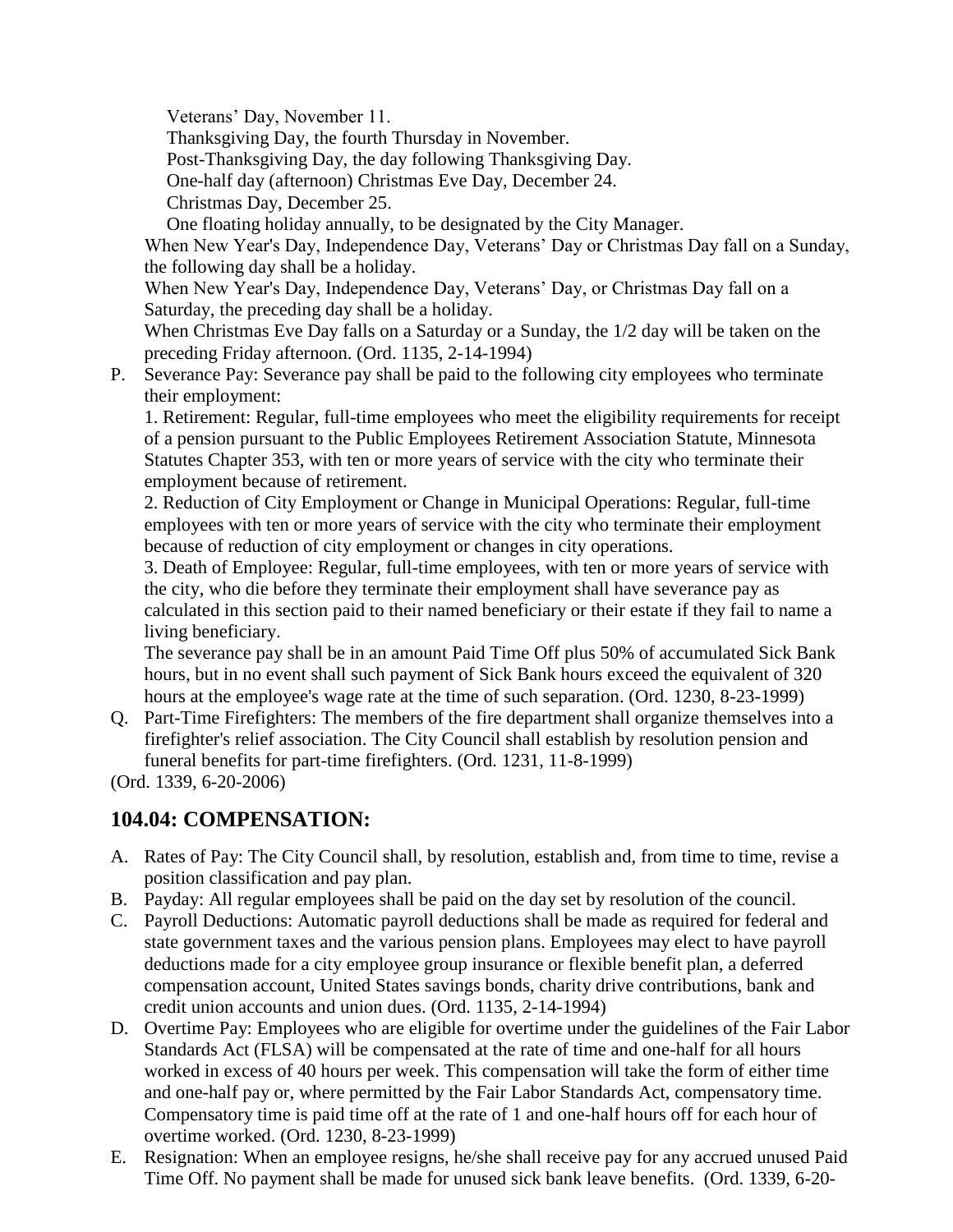2006)

F. Indebtedness to the City: If any employee owes any money or leave time to the city at the time of his/her termination, his/her final pay will be applied against this amount in whatever amount necessary to pay it off. A receipt shall be given to the employee for the amount applied against the debt. (Ord. 1135, 2-14-1994)

### **104.05: MISCELLANEOUS REGULATIONS:**

- A. Travel Expenses: When traveling on city business, an employee will be reimbursed for his/her travel expenses. In order to receive such reimbursement, the employee shall, immediately upon return to work, fill out and submit the appropriate claims form.
- B. Car Expenses: An employee required to use his/her personal automobile on city business shall be reimbursed at the rate currently permitted by the Internal Revenue Service for allowable travel expense purposes.

Claims for mileage shall designate date of travel, purpose of travel and miles traveled. Certain employees designated by the city manager may receive a vehicle allowance in lieu of reimbursement for expenses.

- C. City Tools and Equipment: City tools and equipment shall not be used for anything other than city purposes unless approved by the council.
- D. Outside Employment: An employee's activities outside working hours must not interfere with the performance of the employee's job with the city. An employee must have the approval of his/her department head before obtaining outside employment. An employee must notify his/her department head of the outside employer's name and address, the hours of his/her work and a description of duties.
- E. Political Activity: No city employee shall directly or indirectly:
	- 1. During his/her hours of employment, solicit or receive political funds.
	- 2. At any time use his/her authority or official influence to compel any employee: a. to apply for membership in or to become a member of a political organization. b. to pay or promise to pay any assessment, subscription or political contribution. c. to take part in any political activity. (Ord. 1153, 9-26-1994)
- F. Layoffs: When necessary due to reorganization or budgetary constraints, layoffs of regular full-time and part-time employees may occur. The City Manager will decide which job classes within a department are subject to layoff. Within a department and job class, the City Manager will consider job performance, qualifications and length of service to determine which employee(s) will be affected by the layoff. (Ord. 1230, 8-23-1999)
- G. Conflict of Interest: It is expected that every employee shall exercise good judgment in avoiding becoming involved with conflicting outside business interests. These include, but are not limited to, the following:

1. Those in which an employee has financial interest in, or receives benefits from, a business in which he/she occupies a position which may enable him/her to influence the placing of city business either inside or outside the city government.

2. Those in which an employee accepts full-time or part-time work elsewhere, where such activity interferes with their duties and job performance at the city.

3. Those in which an employee may gain access to information not generally available to the public which may allow him/her to directly or indirectly gain anything of value.

- H. Endorsement of Products or Services: No employees of the City will endorse any product or service offered by a private business, which will ultimately be used in sale or advertising promotions. This includes statements of interpretation about the product or service or the providing of information in such a manner which implies endorsement.
- I. Acceptance of Gratuities: Minnesota Statutes section 471.895, prohibiting the giving of gifts by interested persons and the receipt of such gifts by public officials is hereby adopted by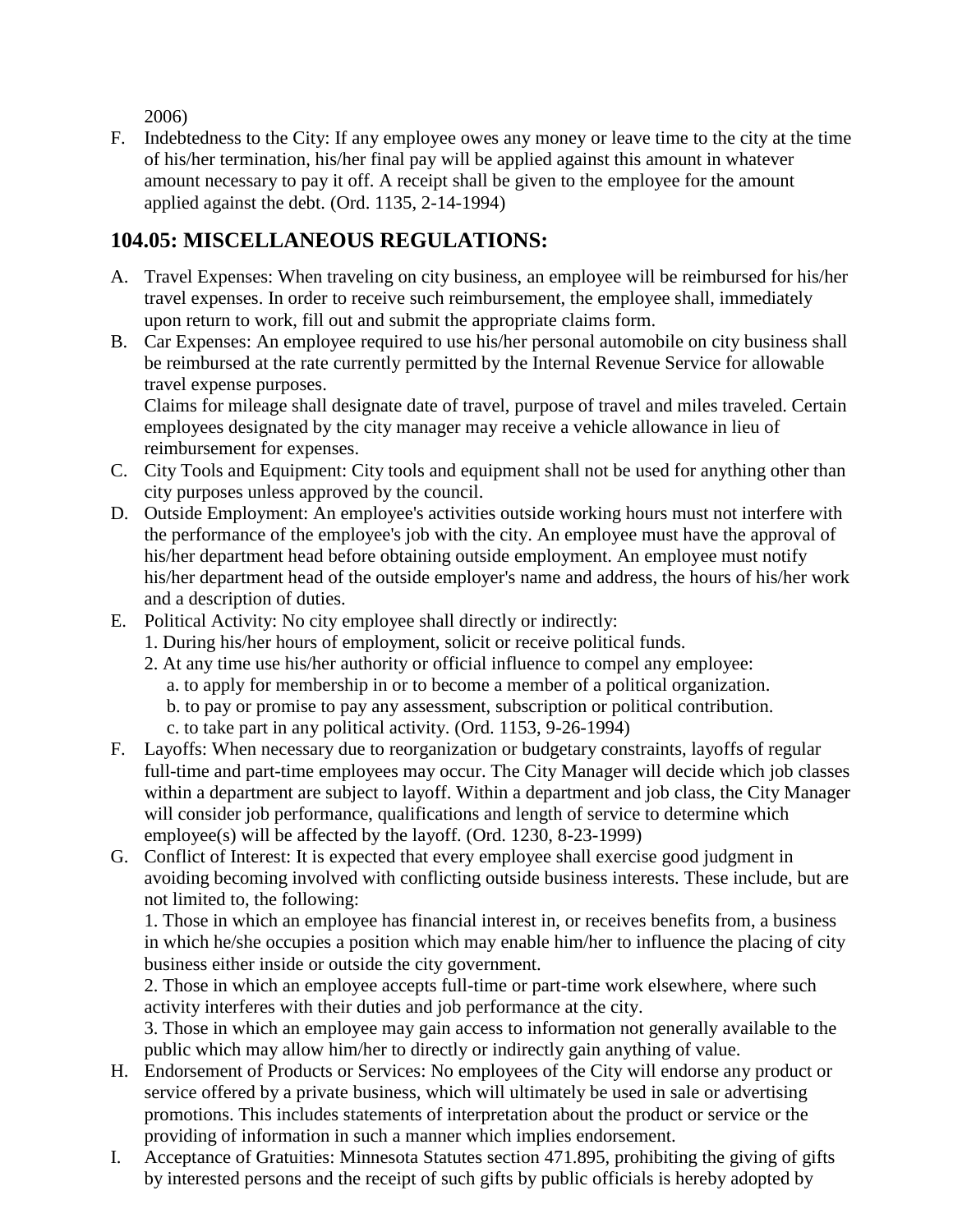reference. (Ord. 1153, 9-26-1994)

- J. Smoking Policy: Smoking is not permitted in any city building or city vehicle. Smoking includes carrying a lighted cigarette, cigar or pipe. This policy is in compliance with requirements of the Minnesota Clean Indoor Air Act. In an effort to provide and promote a healthy, comfortable and productive working environment, use of tobacco products (e.g. chewing tobacco, smoking, etc.) is prohibited in all city buildings, vehicles and equipment. (Ord.1401, 12-13-2010)
- K. Harassment: The harassment of any employee of the city by any other employee or nonemployee is prohibited. The city will not tolerate the harassment of any of its employees and will take immediate, positive steps to stop it when it occurs. The city manager shall establish and administer a detailed policy prohibiting harassment, including specific measures which will be taken when harassment occurs. (Ord. 1339, 6-20-2006)
- L. Alcohol and Other Drug Use: All employees are strictly prohibited from using, possessing, selling, transferring or being under the influence of drugs or alcohol while working or performing job duties or while on the City's premises or while operating the City's vehicles, machinery or equipment. "Drugs" are defined as any controlled substance. Any employee found to be in violation of this policy is subject to discipline up to and including termination of employment and, in certain circumstances, to legal prosecution.(Ord. 1135, 2-14-1994) (Ord.1401, 12-13-2010)
- M. Criminal History and Driving Record Background Checks.

1. The City of Roseville Police Department is authorized to conduct a criminal history and driving record background investigation on any applicant who is a finalist for a paid or volunteer position with the City of Roseville. All finalist applicants must provide the City of Roseville with written authorization to investigate the applicant's criminal history and driving record, and provide the results to the City Manager or designee. Any finalist applicant who does not grant the City written authorization to investigate the applicant's criminal history and driving record will not be considered for the position

2. Pursuant to Minn. Stat. § 364.05, if the applicant is denied employment based on the findings of the criminal history and driving record background investigation, the City shall inform the applicant in writing of the following:

a. The grounds and reasons for the denial or disqualification;

b. The opportunity to request reconsideration of the City's decision and to provide the City with competent evidence of rehabilitation and present fitness for the position within five days of the notice of denial;

c. The applicable complaint and grievance procedure as set forth in section Minn. Stat. § 364.06;

d. The earliest date the person may reapply for a position with the City; and

e. That all competent evidence of rehabilitation will be considered upon reapplication.

3. This section shall apply to all positions of the City, including those represented by a bargaining unit, full-time, part-time and seasonal, and volunteer (as determined appropriate by the City). Paragraph two of this section does not apply to those positions listed as exceptions under Minn. Stat. § 364.09.

4. The City of Roseville Police Department is authorized to contract with other entities, individuals or corporations to conduct criminal history and driving record background checks. The City's authority to conduct such background checks is subject to any requirements in state law relating to background checks for specific types of applicants.

5. The City of Roseville Police Department is authorized to conduct criminal history background checks on license applicants as required by City Code and/or State law. (Ord. 1295, 9-15-2003)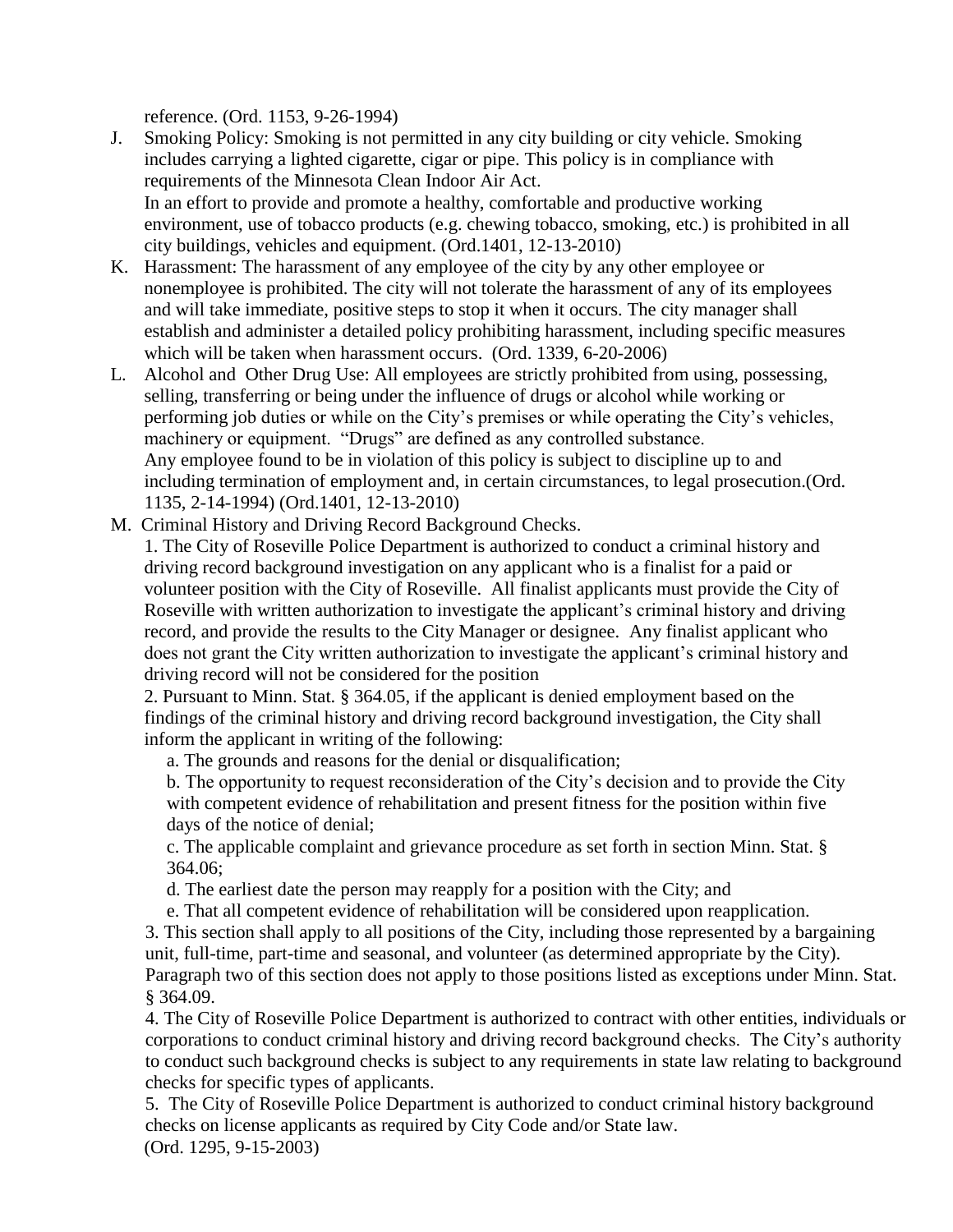# **CHAPTER 105 INDEMNIFICATION**

#### SECTION:

- 105.01: Definitions
- 105.02: City Indemnification
- 105.03: Types of Claims
- 105.04: Amount
- 105.05: Immunity
- 105.06: Insurance
- 105.07: Exceptions
- 105.08: Interference

#### **105.01: DEFINITIONS:**

For the purpose of this chapter, the following definitions are stated:

COMMISSION MEMBERS: All persons serving on a commission established by the City Council or by state law as a part of city government. This also includes any member of a commission or other entity appointed or approved by the City Council, pursuant to a joint powers agreement with other governmental bodies.

EMPLOYEES: All employees of the city including part time employees and volunteers working under the direct supervision of a city employee. (Ord. 1269, 9-23-2002)

### **105.02: CITY INDEMNIFICATION:**

In accordance with applicable state statutes, the city will defend, insure, and indemnify all employees, officers, commission members and City Council members of the city against losses sustained by liability claims for damages resulting from their torts, including those which the city claims immunity, which arise out of their conduct in the course of and scope of their employment or official actions.

The city will provide defense or reimburse legal fees of its appointed and elected officials in proceedings which may be related to their service as city officials, including any legal action taken to enforce this chapter, to the same extent and in accord with the state statutory provisions applicable to nonprofit corporations<sup>3</sup>. Issues or disputes regarding eligibility, or the scope of coverage under this section shall be made by those members of the City Council disinterested in the proceeding, or upon the request of any council member by a special committee established by the City Council upon the recommendation of the city attorney. (Ord. 1269, 9-23-2002)

### **105.03: TYPES OF CLAIMS:**

The indemnification and insurance set forth in section 105.02 of this chapter includes claims arising out of accidents, occurrences, acts or omissions, or to reimburse any elected official who takes legal action against the city or its employees or officials for failure to provide public information to an elected official, or where the public information is provided in a discriminatory

 $\overline{a}$ 

<sup>3</sup> M.S.A. 317A.521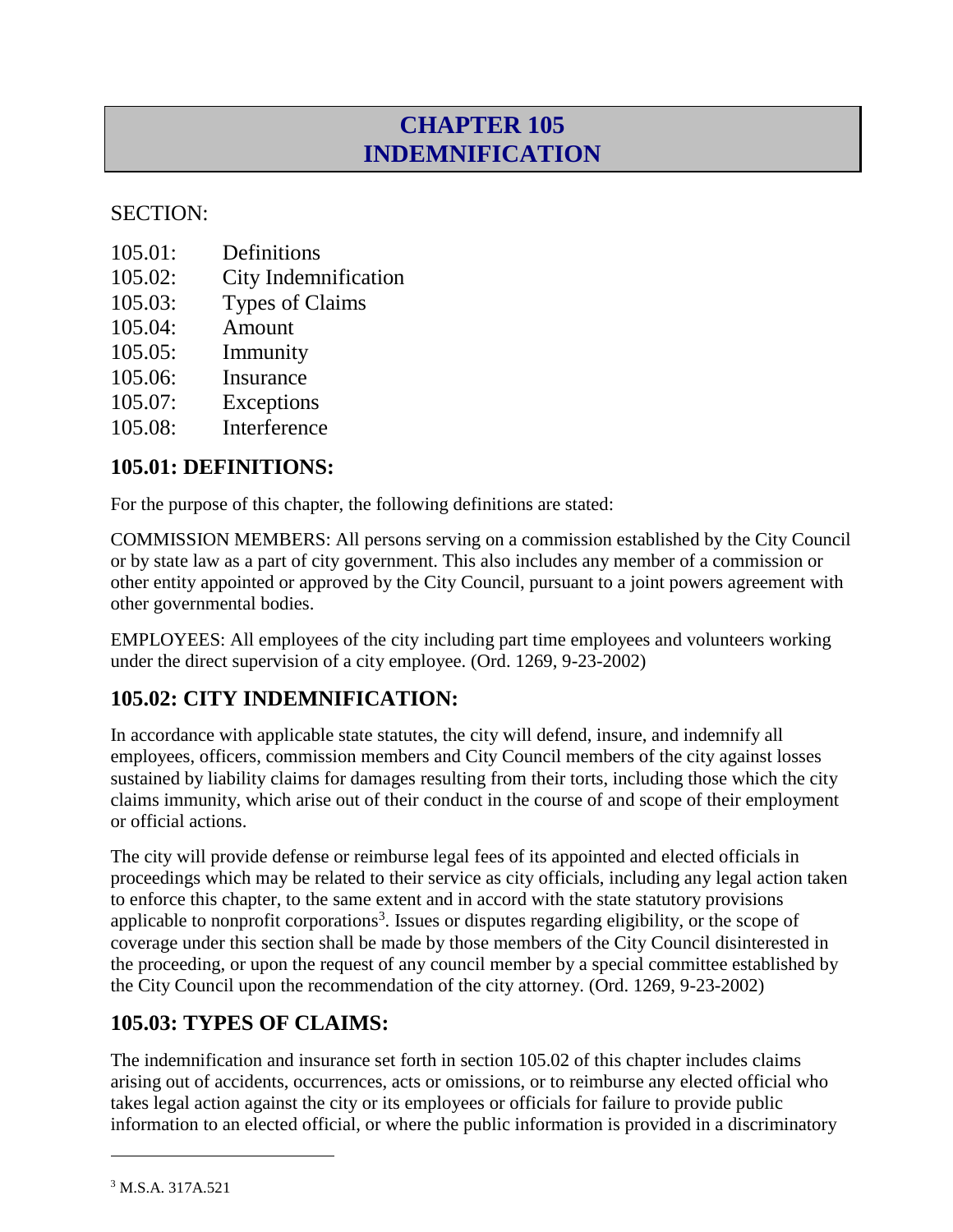manner. (Ord. 1269, 9-23-2002)

### **105.04: AMOUNT:**

The indemnification of section 105.02 of this chapter applies regardless of the amount of the claim, even if claims are in excess of limits set by Minnesota law. (Ord. 1269, 9-23-2002)

### **105.05: IMMUNITY:**

By adoption of this chapter, the city does not waive any limit or immunity from liability established by Minnesota law, and reserves the right to assert such limits or immunity in defending any person pursuant to this chapter. (Ord. 1269, 9-23-2002)

#### **105.06: INSURANCE:**

The City Council will have sole discretion to purchase insurance or self-insure for the protection of the persons covered by this chapter. (Ord. 1269, 9-23-2002)

### **105.07: EXCEPTIONS:**

The insurance and indemnification established by this chapter shall not apply to the following acts or conduct:

- A. Action or conduct beyond the scope of a person's employment or responsibility.
- B. Intentional acts which violate any of the following: criminal statutes, ordinances or regulations of the United States, the state of Minnesota or the city except as allowed pursuant to Minnesota statutes 317A.521 and 465.76.
- C. Intentional acts which violate an established city policy as set forth by the city manager or City Council. (Ord. 1269, 9-23-2002)

### **105.08: INTERFERENCE:**

It shall be a violation of this code, punishable by misdemeanor prosecution, for any employee or elected official to interfere with the indemnification or reimbursement process. (Ord. 1269, 9-23- 2002)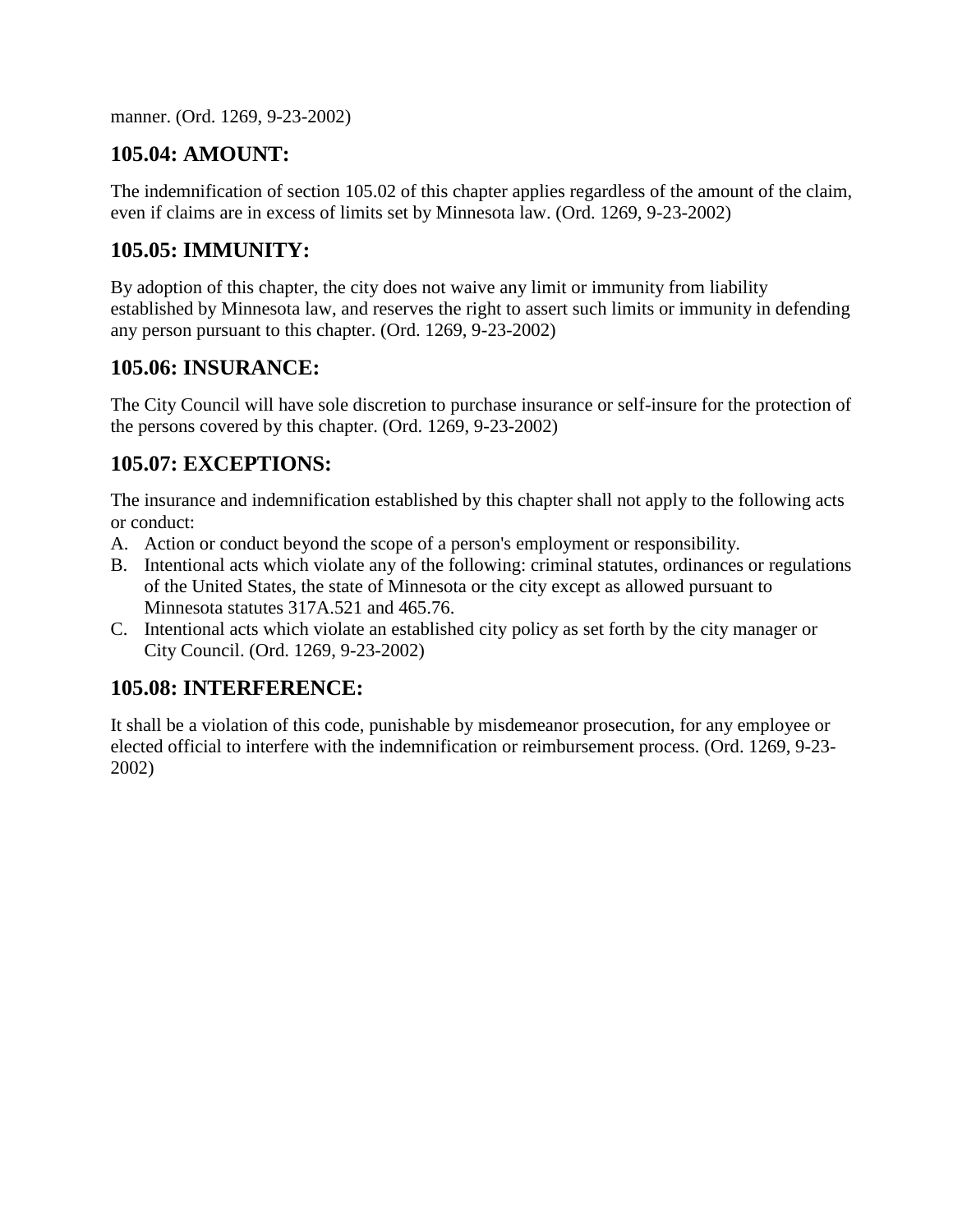# **CHAPTER 106 CITY DEPARTMENTS**

#### SECTION:

- 106.01: City Manager
- 106.02: Departments
- 106.03: Administration
- 106.04: Community Development
- 106.05: Finance
- 106.06: Fire
- 106.07: Parks and Recreation
- 106.08: Police
- 106.09: Public Works

#### **106.01: CITY MANAGER:**

All departments and personnel of the city shall be subject to the control and direction of a city manager, who shall be appointed by the council in accordance with state law. The city manager shall be responsible to the council for the proper administration of all matters relating to the City and shall have the powers and duties specified in state law and as delegated by ordinance, resolution or other action of the council. (Ord. 1268, 9-23-2002)

### **106.02: DEPARTMENTS:**

The city shall have the following departments:

Administration Community Development Finance Fire Parks and Recreation Police Public Works (Ord. 1268, 9-23-2002)

### **106.03: ADMINISTRATION:**

The Administration Department shall include the City Manager, Assistant City Manager, City Clerk, and other personnel. The Administration Department is responsible for management, human resources, election administration, and communications activities. The Manager shall be responsible for the performance of all duties assigned by law to the city clerk. (Ord. 1268, 9-23- 2002)

### **106.04: COMMUNITY DEVELOPMENT:**

The Community Development Department shall be under the direction of the City Manager and Community Development Director and is responsible for community planning, land use, economic development, housing, building code and related programs. (Ord. 1268, 9-23-2002)

### **106.05: FINANCE:**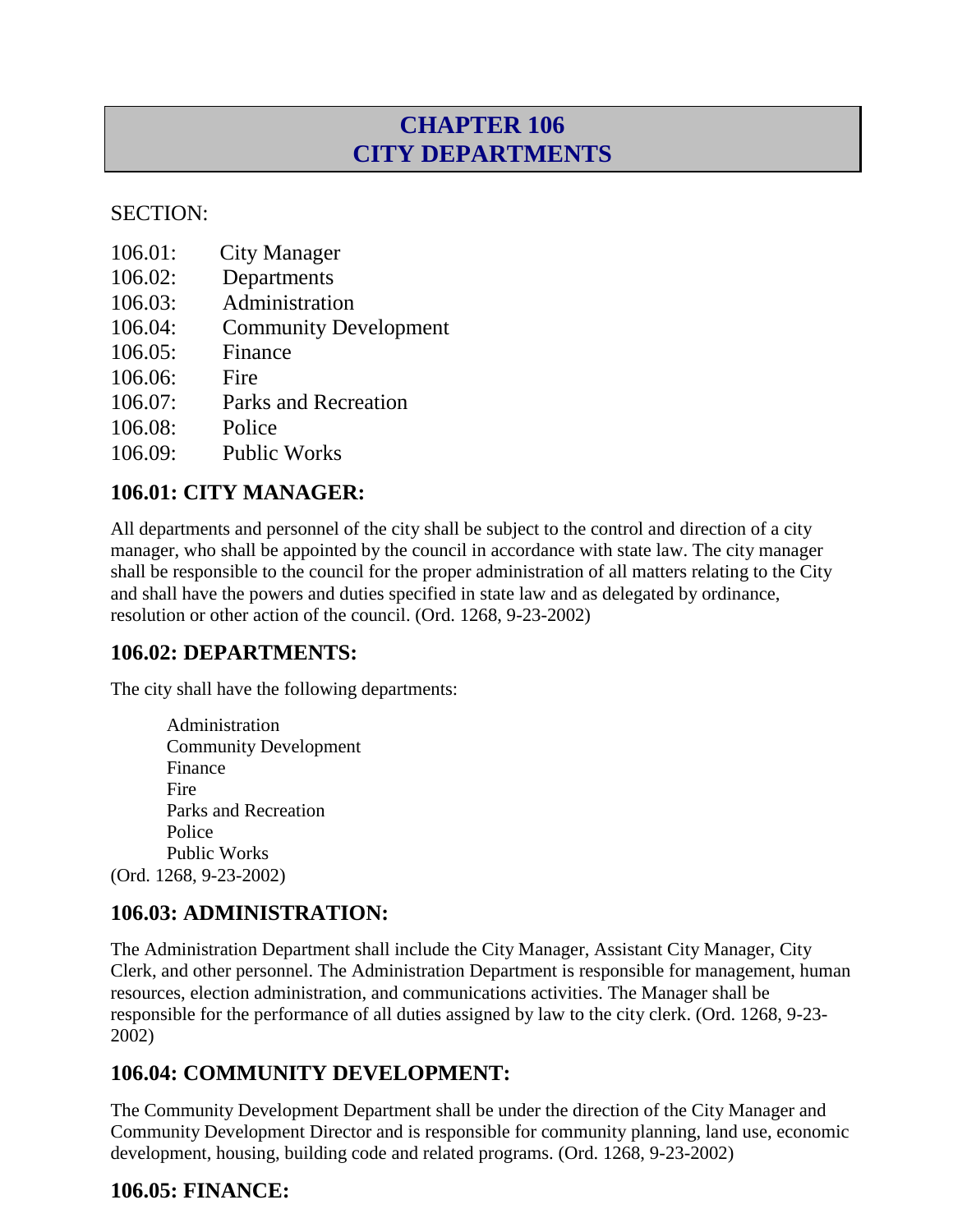The Finance Department shall be under the direction of the City Manager and Finance Director and is responsible for budget, investment, accounting, and other financial services. The Finance Director shall serve as treasurer for the City, in addition to other assigned duties. (Ord. 1268, 9-23- 2002)

#### **106.06: FIRE<sup>4</sup> :**

There is established a Fire Department consisting of a fire chief to be appointed by the City Manager and other subordinate officers and personnel as determined. The Department shall be responsible for the provision of emergency services including prevention and suppression of fires, the protection of life and property against fire, natural disasters, and other events. The Fire Department shall also be responsible for administration of the State Fire Code. The members of the Fire Department may organize themselves into a Firefighters Relief Association. (Ord. 1268, 9-23- 2002)

#### **106.07: PARKS AND RECREATION:**

The Department of Parks and Recreation shall be under the direction of the City Manager and Parks and Recreation Director and is responsible for management and operations of the City's Park and Recreation facilities and programs. (Ord. 1268, 9-23-2002)

#### **106.08: POLICE:**

The Police Department shall be under the direction of the Police Chief who shall be responsible to and under the direct supervision of the City Manager. The Police Department is responsible for the preservation of public peace and order, the prevention and detection of crime, the apprehension of offenders, the protection of persons and property and the enforcement of state laws and city ordinances, and the rendering of emergency services. (Ord. 1268, 9-23-2002)

### **106.09: PUBLIC WORKS:**

The Public Works Department shall be under the direction of the City Manager and Public Works Director, and is responsible for the design, construction and maintenance of public facilities, the provision of utility services, including recycling collection and operation and maintenance of city vehicles. (Ord. 1268, 9-23-2002)

 $\overline{a}$ 

<sup>4</sup> See also Chapter 902 of this code.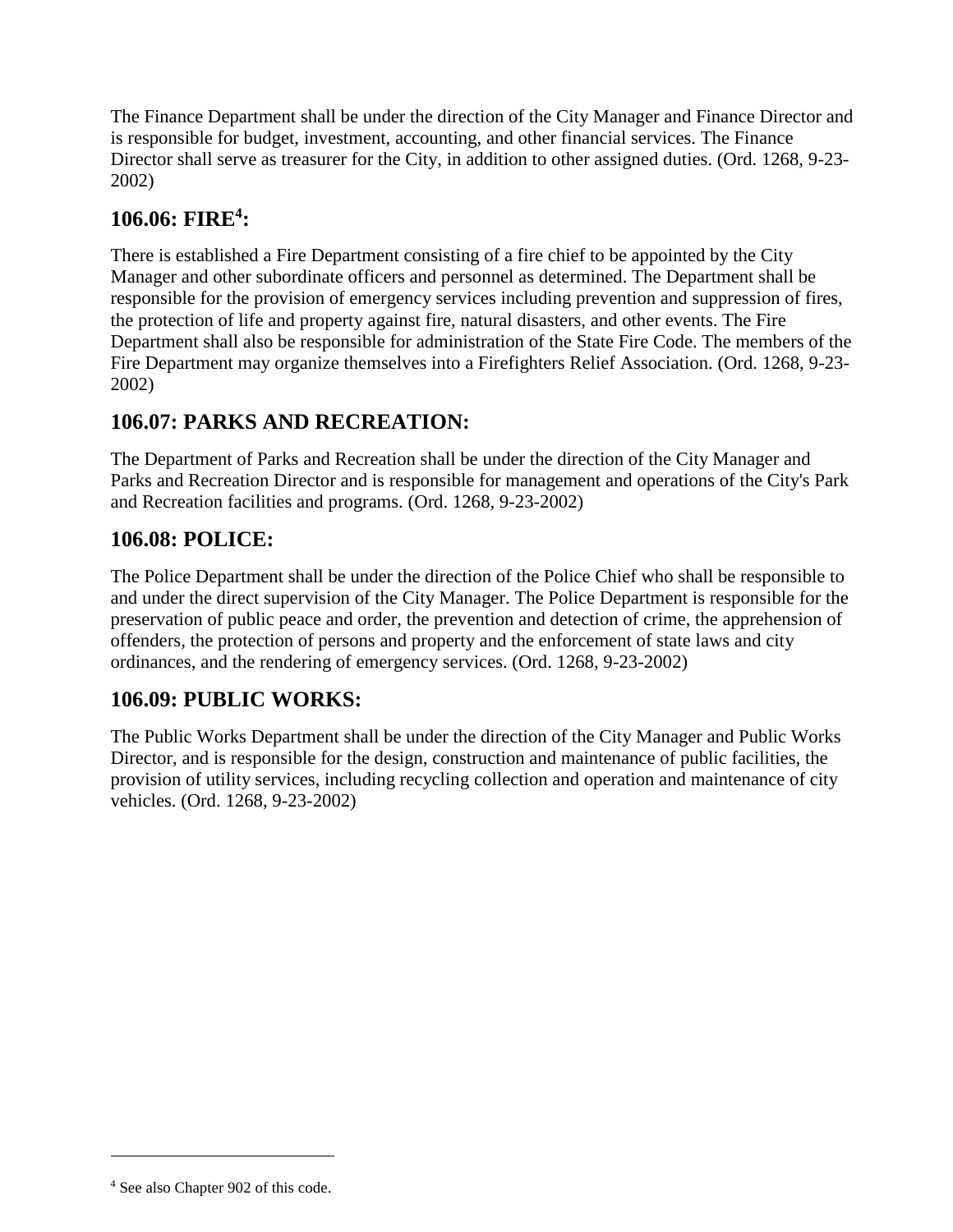# **CHAPTER 107 EMERGENCY MANAGEMENT**

### SECTION:

- 107.01: Establishment
- 107.02: Coordination with Other Agencies
- 107.03: Personnel
- 107.04: Director of Emergency Management
- 107.05: Recruitment and Training

### **107.01: ESTABLISHMENT:**

The Department of Emergency Management is hereby established pursuant to the requirements of Chapter 12, Minnesota Statutes, to provide for the exercise of necessary powers during emergencies for the purposes set forth in Chapter 12. (1995 Code)

### **107.02: COORDINATION WITH OTHER AGENCIES:**

The Emergency Management functions of the City shall be coordinated to the extent practicable with comparable functions of the Federal, State and other local governments as well as private agencies. (1995 Code)

### **107.03: PERSONNEL:**

Emergency Management personnel shall consist of personnel employed by the City and any other volunteer or paid member of the local Emergency Management Department engaged in carrying on emergency management functions in accordance with the provisions of this Chapter. (1995 Code)

### **107.04: DIRECTOR OF EMERGENCY MANAGEMENT:**

The Emergency Management Department shall be under the supervision and control of the Director of Emergency Management, who shall be appointed by the Mayor for an indefinite period and who may be removed by the Mayor at any time. The Director shall have direct responsibility for the administration of the Emergency Management Department. (1995 Code)

### **107.05: RECRUITMENT AND TRAINING:**

In cooperation with existing departments and agencies, the Director shall organize, recruit and train personnel that may be required on a volunteer basis to carry out the Emergency Management Plan of the City. The Director may dismiss any emergency management volunteer at any time and require him/her to surrender any equipment and identification device furnished by the City. (1995 Code)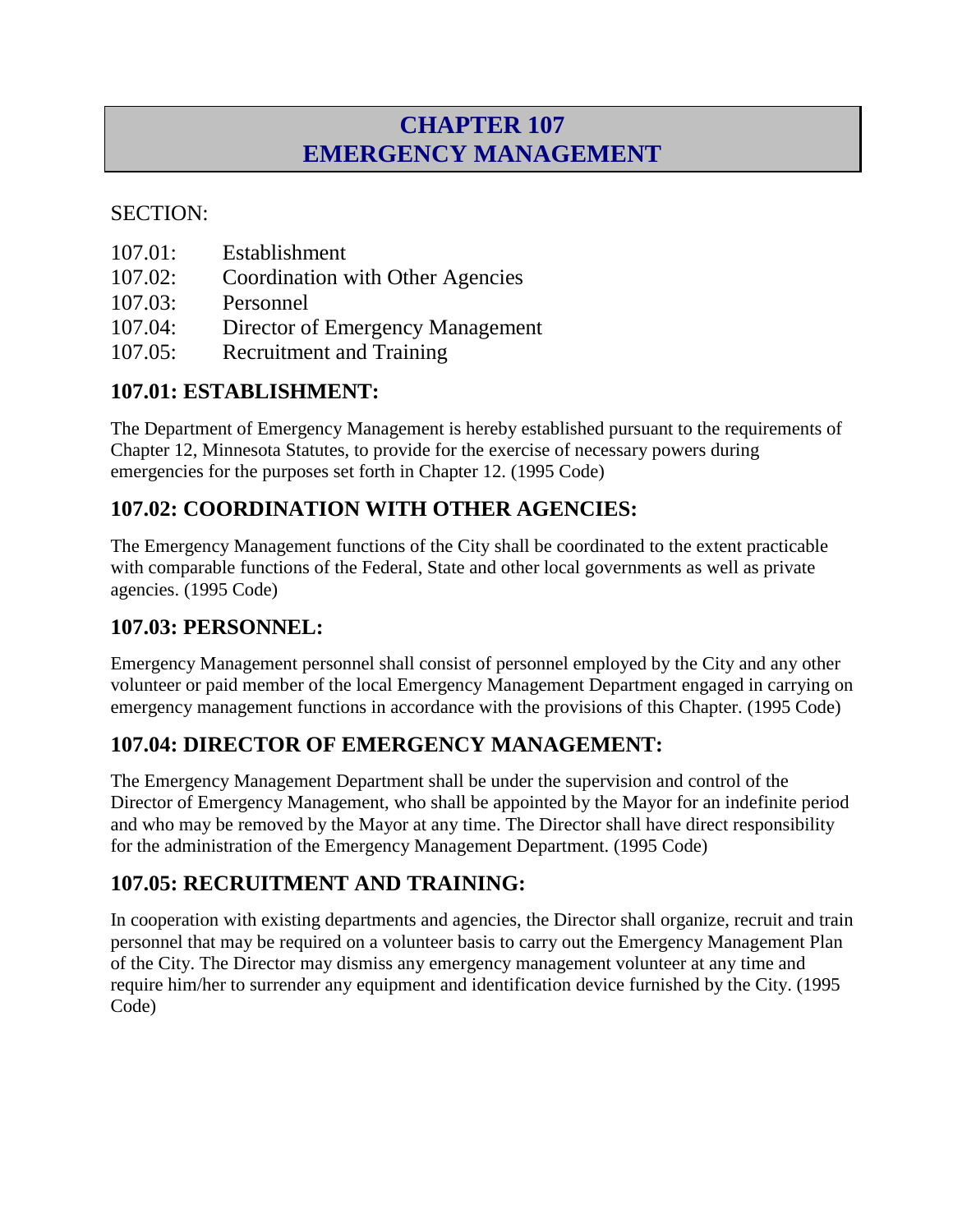# **CHAPTER 108 PUBLIC HEARINGS**

#### SECTION:

#### 108.01: Procedure for Conducting Certain Public Hearings

#### **108.01: PROCEDURE FOR CONDUCTING CERTAIN PUBLIC HEARINGS:**

- A. Hearings: When a public hearing involving the Comprehensive Plan, zoning or subdivision regulations is required by this Code or by a Minnesota statute, the Planning Commission shall hold the public hearing. All parties interested shall be given an opportunity to be heard. The Planning Commission, after citing the reason, may request the City Council to extend the review period for up to 60 days.
- B. Notice: Notice of the time and place of such hearing shall be published in the designated legal newspaper no less than ten nor more than thirty days prior to the hearing. In the event the hearing involves a particular parcel of land, mailed notice shall be given by the City to the owner and each of the property owners within 500 feet of the outside boundaries of the parcel and to State, County, and Federal agencies, if applicable. Failure to mail notice or failure of the property owner to receive the notice shall not invalidate the proceedings. (Ord. 1357, 1-14- 2008)
- C. Council Hearings: The City Council shall hold further hearings using the notice procedure in subsection B of this Section only in the event that such hearings are required by other sections of this Code, by State statute, or because the Planning Commission has failed to hold the required hearing or make a recommendation. If not previously done in response to a Planning Commission request, the City Council may extend the review period for up to 60 days. Failure to receive a report from the Planning Commission as herein provided shall not invalidate the proceedings or action of the City Council. (Ord. 1175A, 11-25-1996)